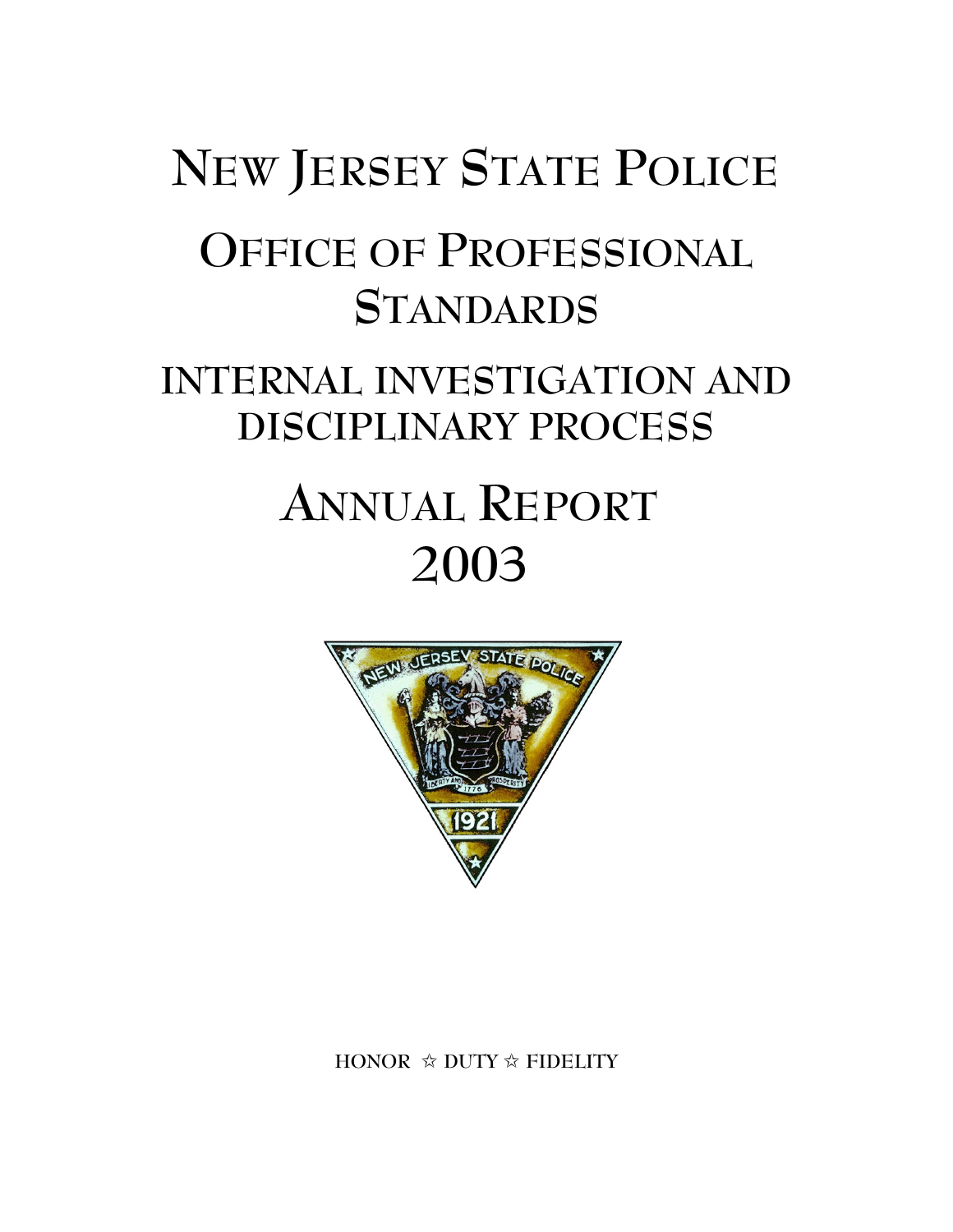# **TABLE OF CONTENTS**

| From the Commanding Officer, Office of Professional Standards   5                                                                                                                                         |
|-----------------------------------------------------------------------------------------------------------------------------------------------------------------------------------------------------------|
|                                                                                                                                                                                                           |
|                                                                                                                                                                                                           |
|                                                                                                                                                                                                           |
| Five Year Comparison of Number of Incidents Reported  10                                                                                                                                                  |
| EEO / AA Investigation Forwarded to O.P.S. for Disciplinary Action  11<br>Compliance Investigations Forwarded to O.P.S. for Disciplinary Action 11<br>Five Year Breakdown of Incident Classifications  12 |
| Criminal proceedings involving Division Members  14<br>Line of Duty: Citizen Initiated Criminal Matters  14<br>On-duty Conduct: State Police or Other Law Enforcement Agency Initiated                    |
|                                                                                                                                                                                                           |
| Allegations and Outcomes $\dots\dots\dots\dots\dots\dots\dots\dots\dots\dots\dots\dots\dots\dots\dots\dots\dots$                                                                                          |
|                                                                                                                                                                                                           |

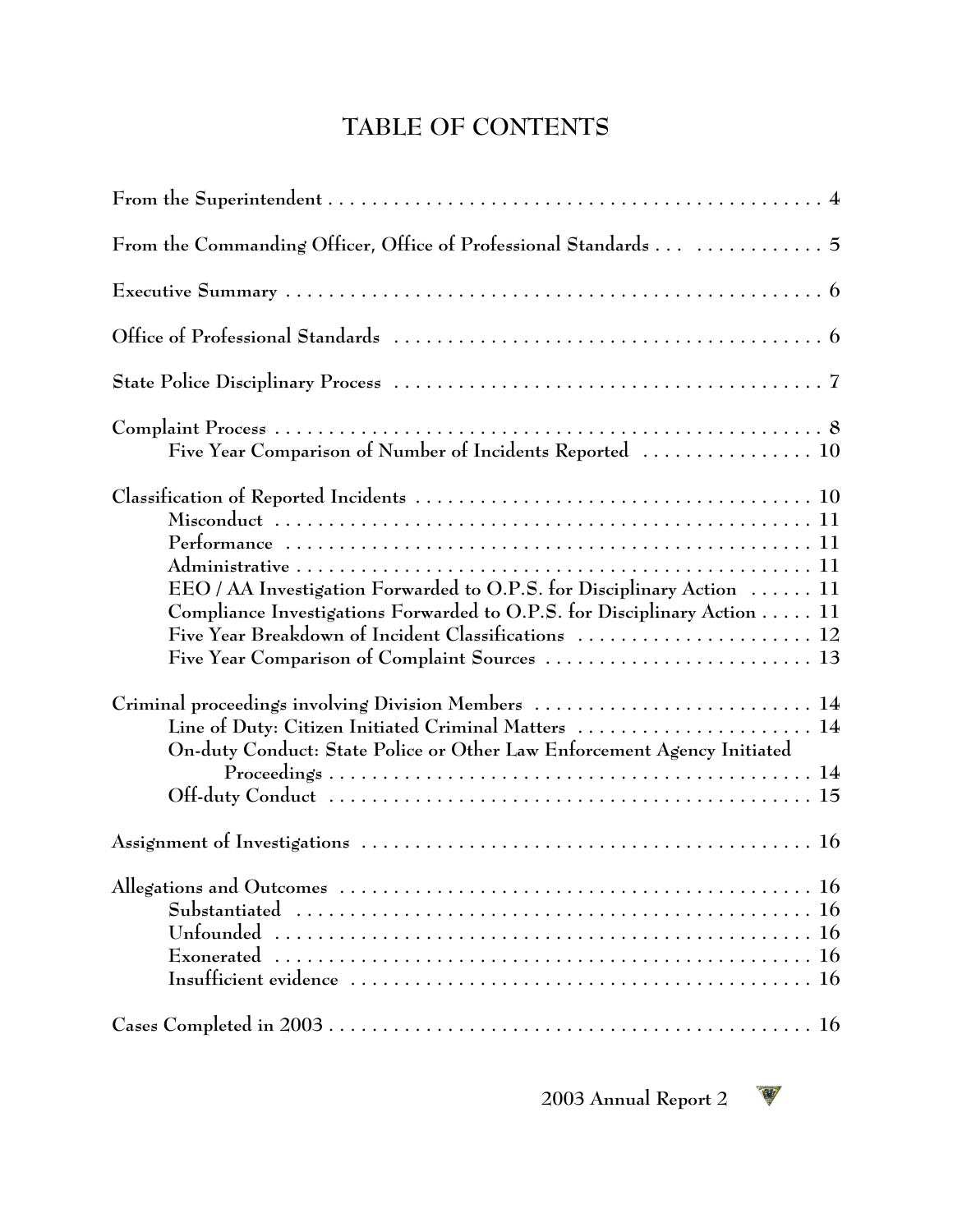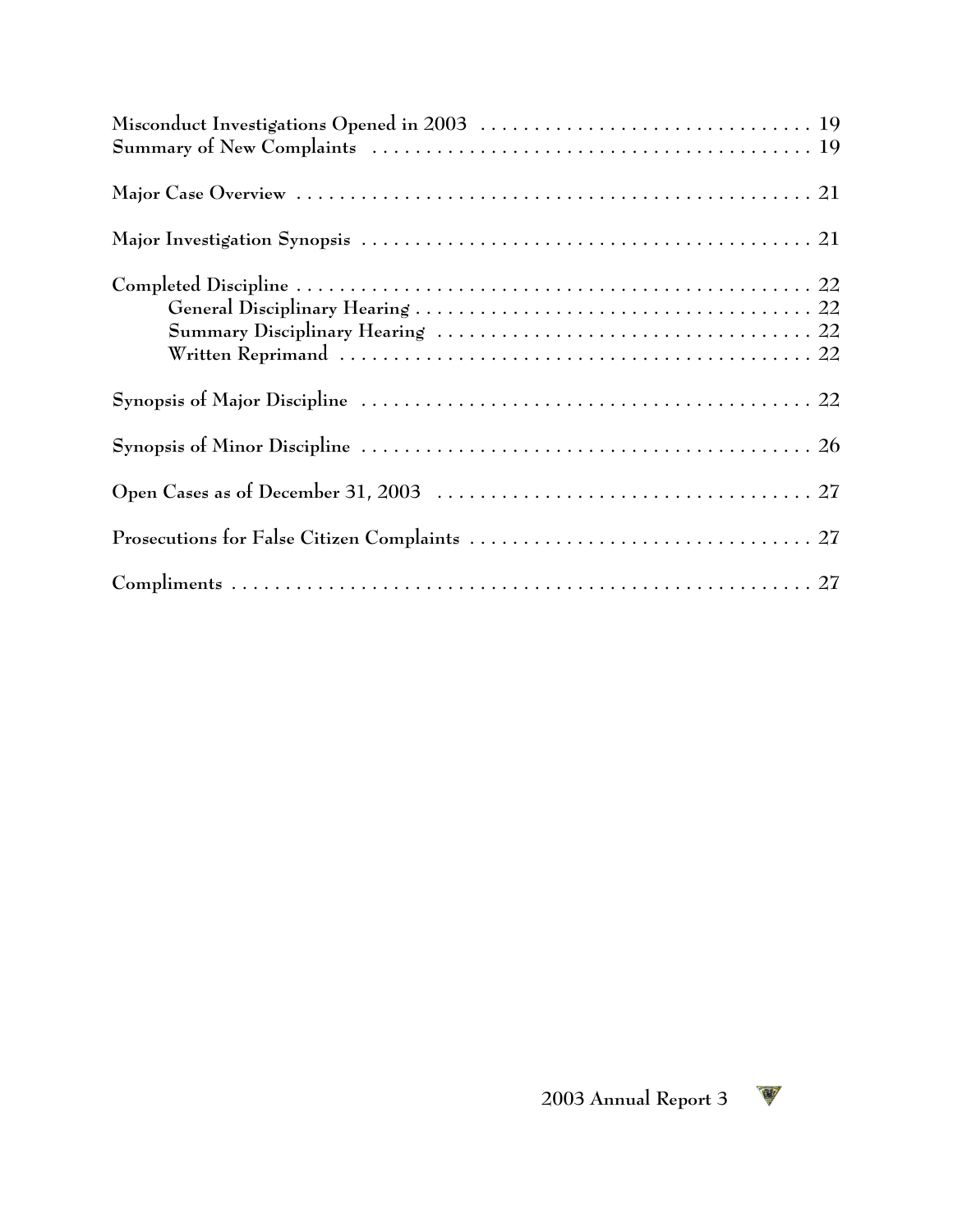# **FROM THE SUPERINTENDENT . . .**

# **Honor, Duty and Fidelity**



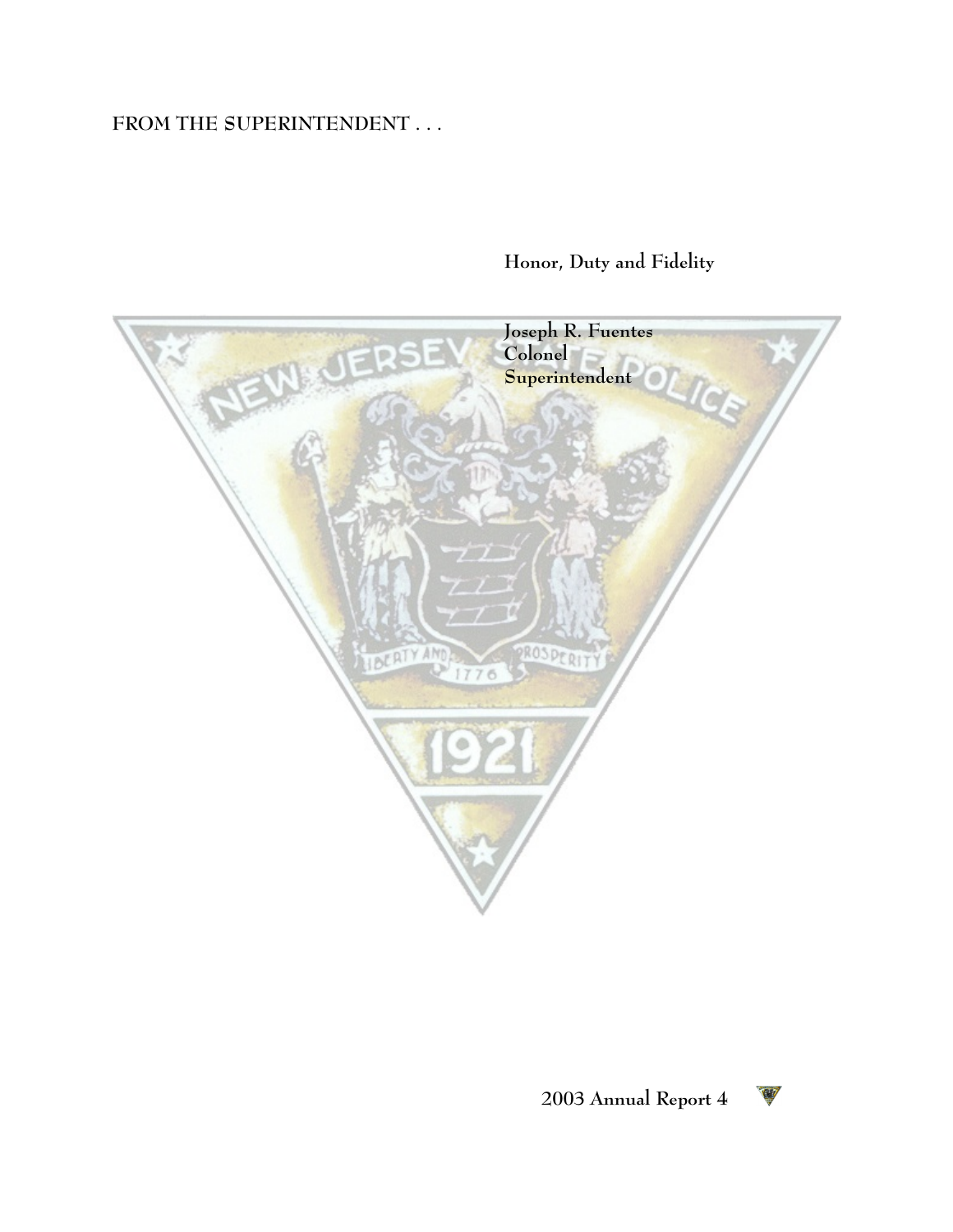#### **FROM THE COMMANDING OFFICER, OFFICE OF PROFESSIONAL STANDARDS . . .**



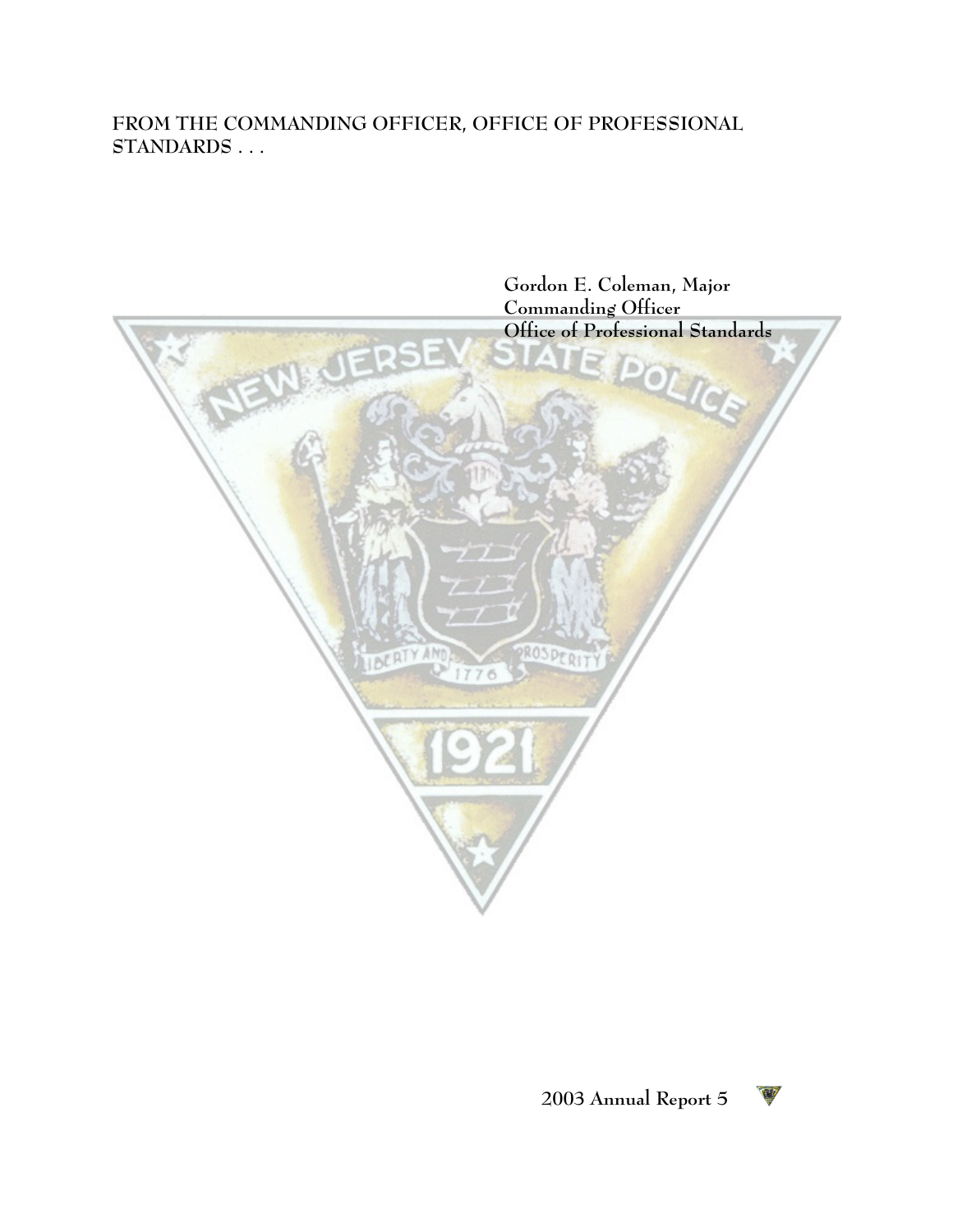# **EXECUTIVE SUMMARY**

**This report is intended to provide the Governor, State Legislature, the citizens of the State of New Jersey, and all other interested parties a brief history of the State Police internal affairs process and a comprehensive look at the disciplinary system employed by the Division. Included in the report are explanations of how the Division receives complaints, classifies the allegations, assigns cases for investigation, and adjudicates substantiated charges against enlisted members. The report also provides overviews of major and minor discipline imposed in 2003 as the result of substantiated allegations and other actions taken by the Division to address aberrant behavior.**

#### **OFFICE OF PROFESSIONAL STANDARDS**

**Prior to 1999, the former Internal Affairs Bureau was charged with investigating and adjudicating complaints against enlisted members of the Division. The Bureau was commanded by a Captain who reported to a Major supervising the Division Staff Section. The Bureau consisted of a total nineteen persons, sworn and civilian, and was divided into three units.** 

**The Investigation Unit was responsible for receiving complaints, classifying allegations, conducting internal investigations, and tracking cases. This unit included seven full time investigators.**

**The Administrative Internal Proceedings Unit was responsible for the adjudication of substantiated allegations, convening advisory boards and disciplinary hearings, tracking civil complaints against the Division and its members, and acted as a liaison between the Internal Affairs Bureau Chief and the Attorney General's Office. This office was composed of three enlisted persons and one civilian support person.** 

**The Staff Inspection Unit was responsible for instructing field officers in proper inspection techniques, reviewing inspection reports submitted by field supervisors, conducting evidence and administration inspections of stations and field units, and counseling members found to be deficient in work product or have exhibited unacceptable attitudes towards other members or the public. This unit consisted of two enlisted persons.**

**In 1999, the Attorney General's Office conducted a review of the Division's disciplinary system. As a result of this review, the Internal Affairs Bureau was reorganized and the Office of Professional Standards was established. The investigative and adjudication functions were transferred from the Division Staff Section and placed under the control**

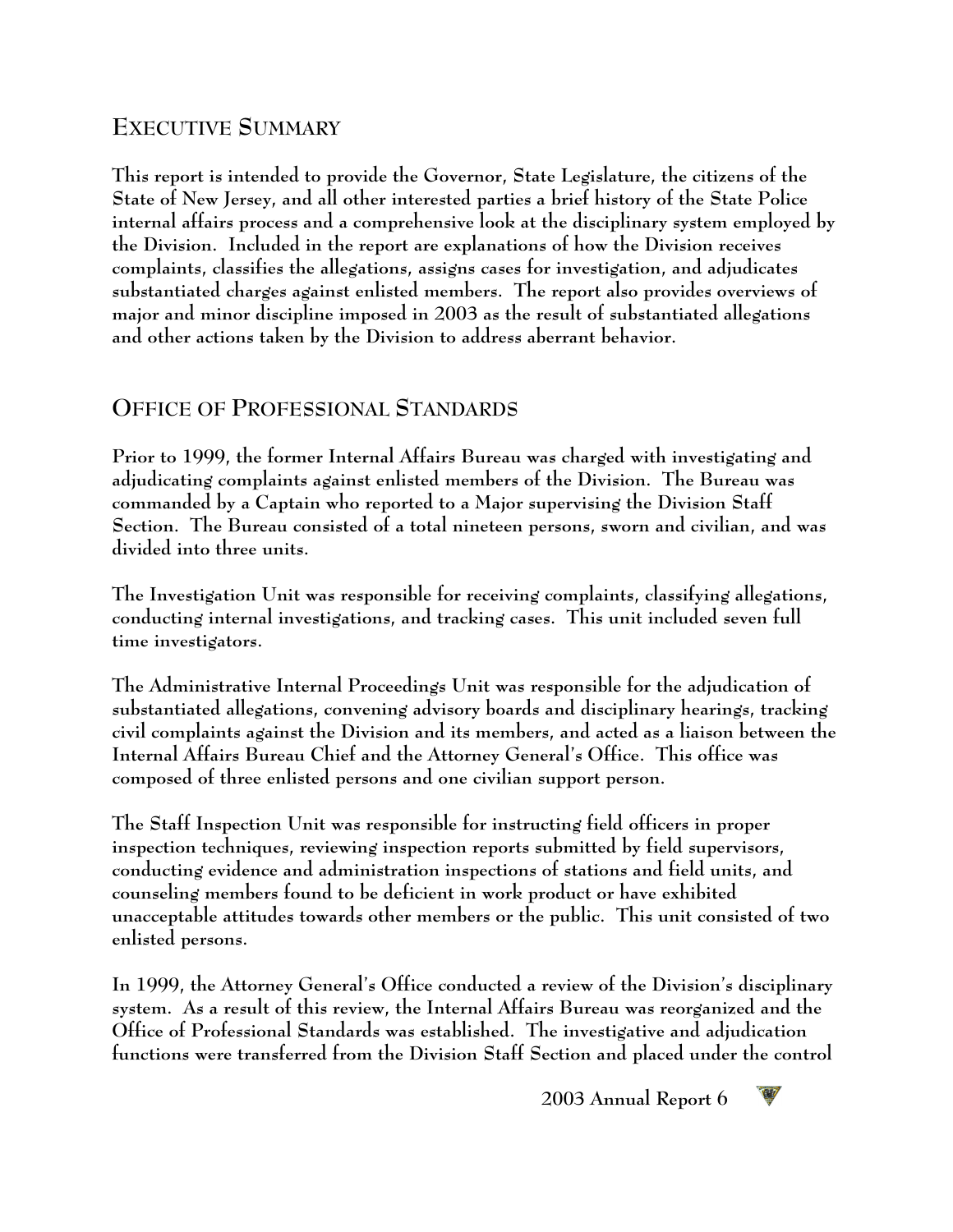**of a Major reporting directly to the Superintendent. During 2001, the Division Standing Operating Procedure that governs the Office of Professional Standards was completely revised and the policy was adopted in January 2002. As of December 31, 2003, the Office of Professional Standards consisted of 64 persons. This includes 14 professional support personnel and 50 enlisted persons including 26 full time, experienced investigators.**

**The Office of State Police Affairs within the Office of the Attorney General was established in 1999 by the Attorney General as an external entity to the State Police that continues to work jointly with the Division reviewing all complaints, investigations and adjudications handled by the Office of Professional Standards. The Office of State Police Affairs also has the authority and staff to conduct its own investigations as well as to handle matters at the request of the State Police. In addition to the Deputy Attorneys General and State Investigators who man the Office of State Police Affairs, three enlisted members of the Division are permanently assigned to that office.**

**Under the consent decree entered into between the United States and the State of New Jersey on December 30, 1999, independent monitors have access to and the ability to review and request additional work on all internal investigations. The Office of State Police Affairs, the Office of Professional Standards, and the independent monitors continued to work together during 2003 reviewing internal investigations and the disciplinary process. They have endeavored to improve the system even further. The Office of Professional Standards has demonstrated substantial compliance with the requirements of the consent decree.**

**The commitment by the State of New Jersey, the Attorney General, and the Superintendent to the most thorough, fair, and efficient system possible is demonstrated by the increase in investigative and support personnel assigned to the Office of Professional Standards and the development and acquisition of a state of the art information technology case tracking system.**

# **STATE POLICE DISCIPLINARY PROCESS**

**The New Jersey Division of State Police is a statewide police organization that provides a full range of police services. During 2003, the sworn complement was 2,732 at its highpoint. The civilian complement peaked at 1,408. In 2003, troopers were involved in an excess of two million police/citizen contacts. Many of these interactions were routine. Many involved stressful and critical situations.**

**The disciplinary system of the New Jersey State Police is unique within the state. The New Jersey Supreme Court has recognized:**

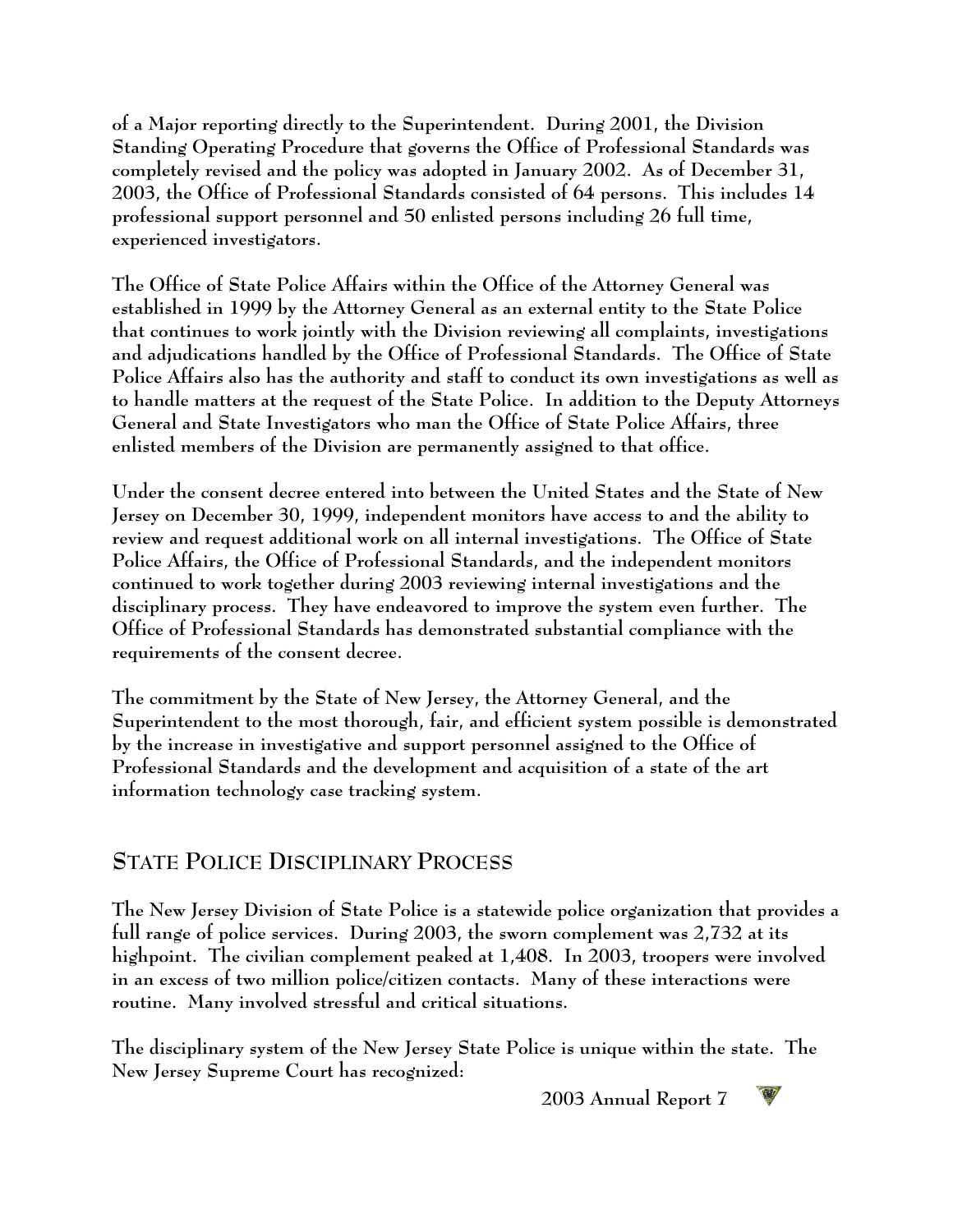**Unlike the comparably routine issues of discipline that might arise in connection with employees in other departments of state government, the discipline of state troopers implicates not only the proper conduct of those engaged in the most significant aspects of law enforcement, involving the public safety and the apprehension of dangerous criminals, but also the overall effectiveness, performance standards, and morale of the State Police. As such, discipline of state troopers involves the most profound and fundamental exercise of managerial prerogative and policy. 1**

**The State Police, as an employer, is made up of over 4,100 employees including the aforementioned sworn members and the Division's civilian professional and support personnel. Due to the unique mission of the State Police, the Office of Professional Standards handles complaints from the public about troopers' conduct and allegations of criminal conduct by members.** 

**The statistics and cases embodied in this report represent all disciplinary matters involving troopers. It would be inaccurate to attribute the sum of these statistics and cases to allegations arising from citizen complaints alleging line of duty misconduct on the part of a trooper since the statistics also include internally generated allegations of violations of the Division's Rules and Regulations.**

#### **COMPLAINT PROCESS**

**The New Jersey State Police accepts, reviews and responds to all complaints received from the public. Complaints may be made in person at any State Police facility, by telephone or fax, or through the mail. The Office of Professional Standards does not accept direct e-mail complaints, but other state agencies, such as the Office of the Attorney General Citizen Services, sometimes forward complaints of this nature that they receive. These include anonymous complaints, complaints from third party witnesses, and complaints from parties not directly involved in the incident from which an allegation arises. Notwithstanding the occurrence of citizens requesting to withdraw a previously made complaint, the investigation is continued with or without the assistance of the citizen making the complaint. The investigative process assesses the propriety of all conduct during the incident in which the alleged misconduct occurred. If during the course of an investigation there is an indication that misconduct occurred other than that alleged, the Division also investigates the additional potential misconduct to its logical conclusion.**

**State of New Jersey v. State Troopers Fraternal Association, 134 N.J. 393, 416 (1993) 1 2003 Annual Report 8** 

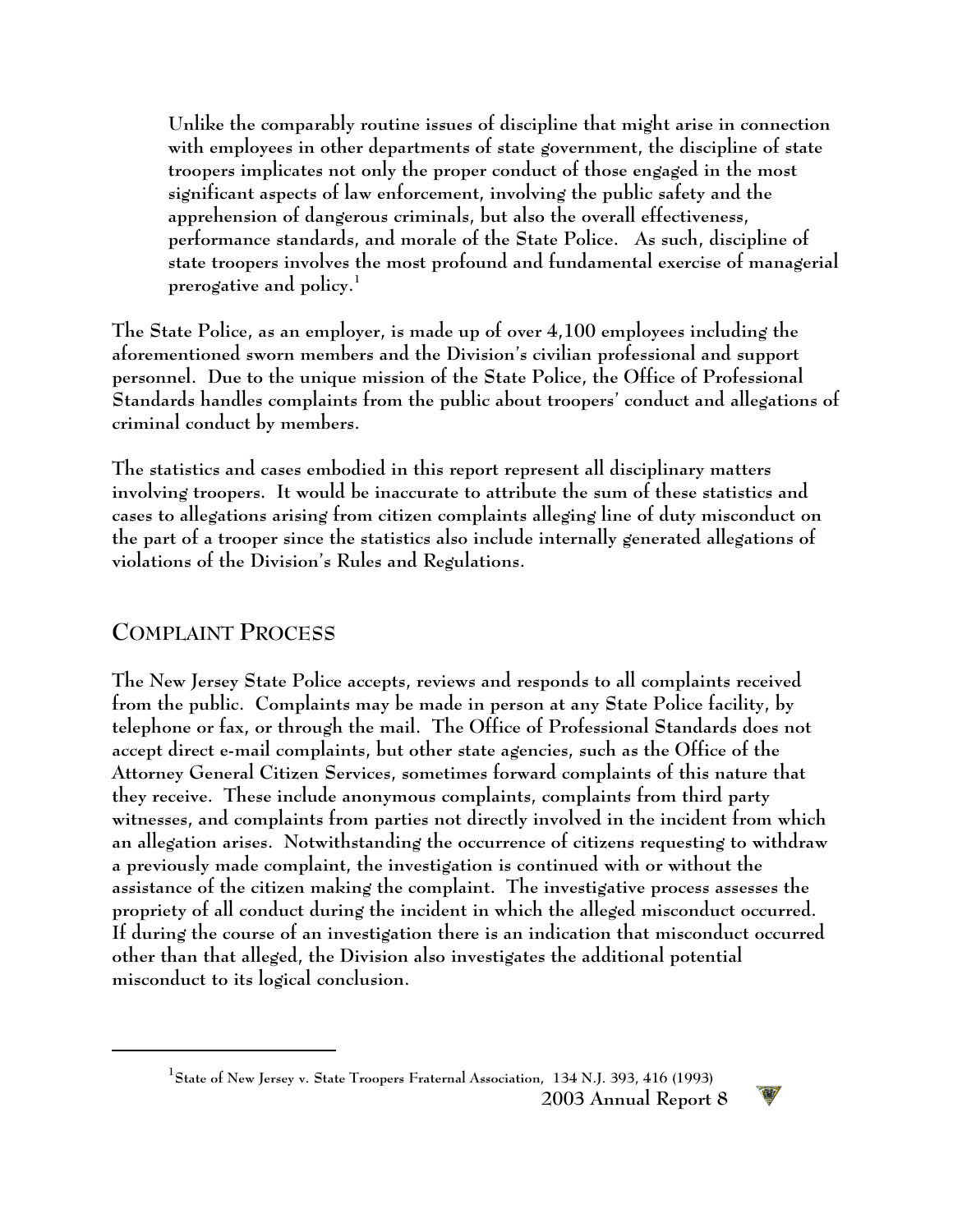**The Intake Unit of the Office of Professional Standards is responsible for receiving, documenting, processing, classifying, and disseminating all complaints against sworn members of the New Jersey State Police alleging misconduct or violations of State Police Rules and Regulations. This includes complaints made by citizens as well as employment-related disciplinary matters.**

**During 2003, 1,062 total incidents were reported and classified compared to 952 in 2002, 886 incidents in 2001, 716 incidents in 2000 and 524 incidents in 1999. This represents a 12% increase in the number of reportable incidents received in the year 2003 over those received in the year 2002.**

**The increase in the number of reportable incidents may be attributed in some part to the continued media attention the State Police receives. Additionally, the aggressive outreach campaign initiated in late 1999 educating the public as to how to make a complaint against or submit a compliment for a member of the Division was continued in 2003. Posters and signs describing the complaint process can be found in every State Police facility and state operated highway service area. In addition, every on-duty member interacting with the public carries informational brochures and compliment / complaint forms which must be provided to anyone who objects to the trooper's conduct.** 

**Also, during 1999, the State Police instituted and advertised a toll free hot line available twenty-four hours which goes directly to the Office of Professional Standards.** 

**Finally, the Office of State Police Affairs within the Office of the Attorney General, external to the State Police, accepts and investigates complaints while providing an alternative to citizens concerned about complaining directly to the State Police. Each of these initiatives has provided citizens significantly more opportunities to provide feedback, compliments or complaints about the operation of the Division and its personnel. These efforts continued throughout 2003. Therefore, an increase in the number of reportable incidents is a logical outcome of these efforts.**

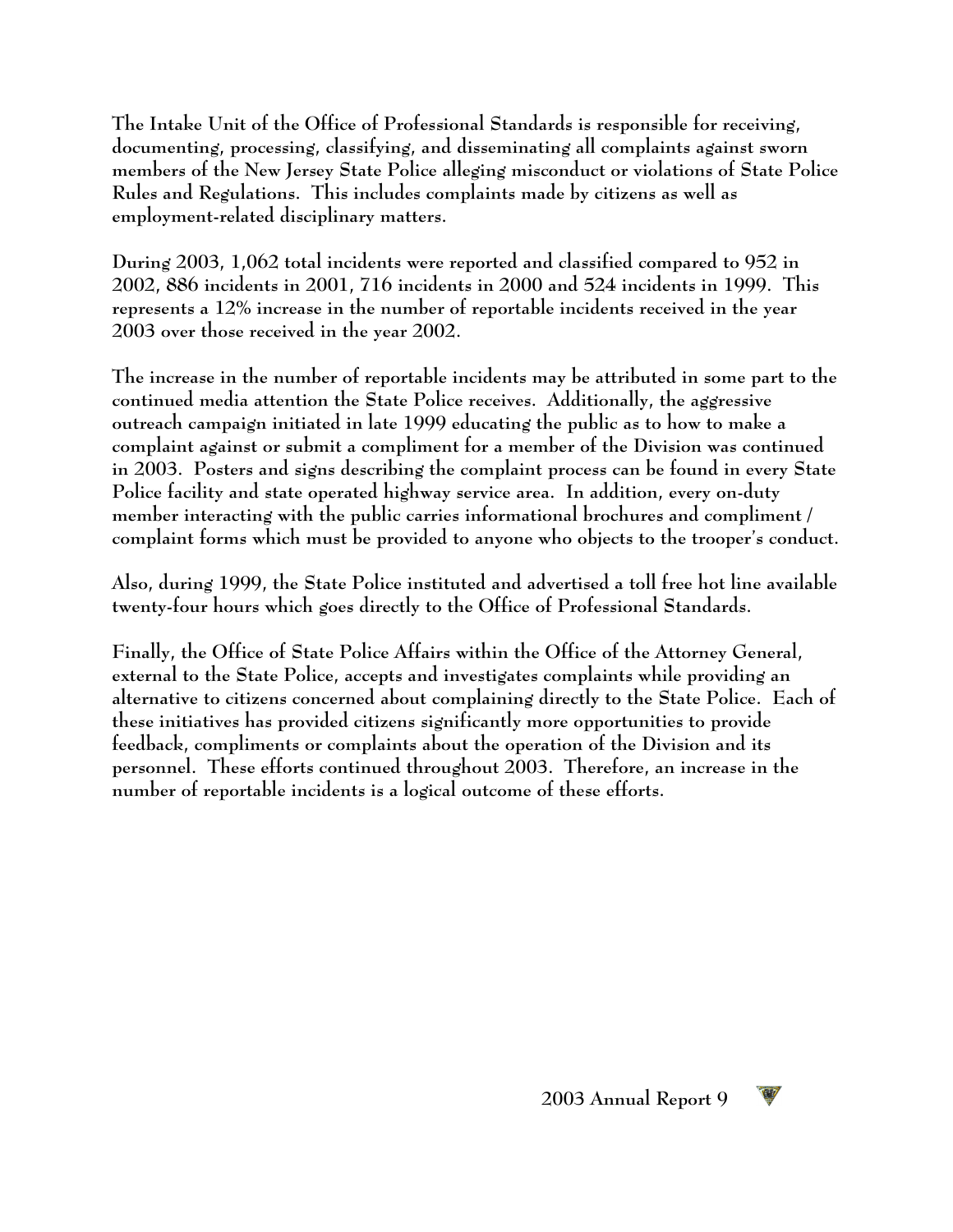

**Five Year Comparison of Number of Incidents Reported**

#### **CLASSIFICATION OF REPORTED INCIDENTS**

**Before January 2002, complaints that were received by the former Internal Affairs Bureau and the current Office of Professional Standards were reviewed and classified as Misconduct, Administrative, or EEO/AA Matters referred to the office for disciplinary action. In January 2002, the revised Standing Operating Procedure governing the classification of complaints was adopted. A fourth classification, Performance, was added. Since the adoption of the revised S.O.P., minor infractions and inadvertent procedural violations that were previously considered Misconduct are now classified as Performance Issues. In 2003, a fifth category, Compliance, was added. This classification is used when the Administrative Absence Unit in the Human Resource Management Bureau detects and substantiates a violation of the Division's sick leave policy and forwards the case to the Office of Professional Standards for adjudication.** 

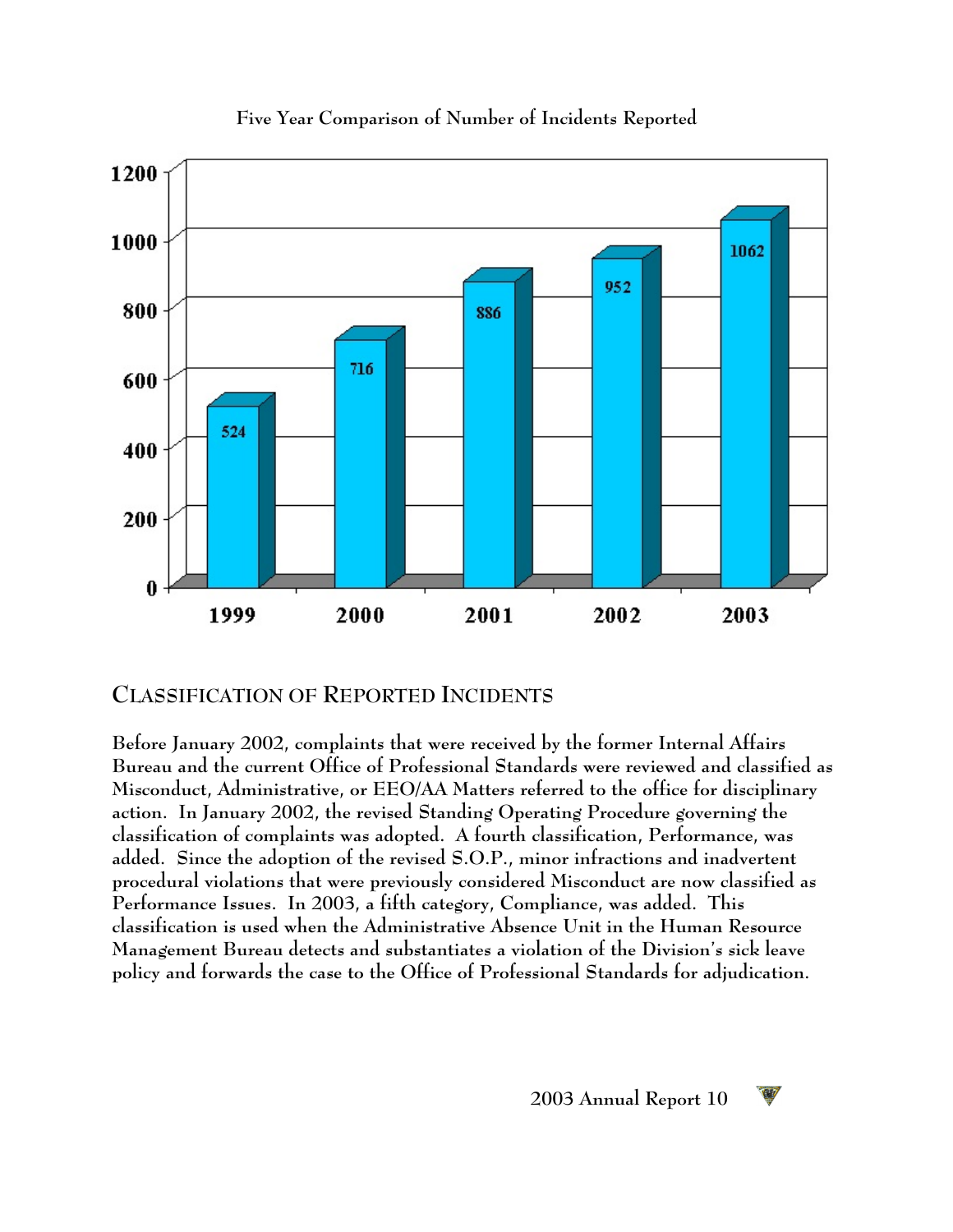#### **MISCONDUCT**

**When incidents are reported to the Office of Professional Standards, they are placed in one of four categories after being reviewed by the Commanding Officer. If the Division receives a complaint that a trooper has committed a serious, willful, or wanton violation of the Division's Rules and Regulations, Standing Operating Procedures, or any applicable federal or state statutes, the matter is classified as Administrative Misconduct, and an Internal Investigation is initiated.**

#### **PERFORMANCE**

**Performance is a new category introduced in January 2002 with the adoption of the revised Standing Operating Procedure governing incident classification. When a complaint is reviewed and it is determined that an enlisted member of the Division committed a minor infraction, the matter is classified as a Performance Issue. These matters are returned to the members command for resolution. The command is required to assign a supervisor not in the member's direct chain of command to handle the complaint. The supervisor is required to submit a Performance Incident Disposition Report to the Office of Professional Standards through his/her chain of command detailing the corrective actions taken to resolve the issue.**

#### **ADMINISTRATIVE**

**When the reported incident does not infer a trooper has violated any of the Division's Rules and Regulations, Standing Operating Procedures, or applicable federal or state laws, the incident is classified as an Administrative matter.**

**EEO / AA INVESTIGATION FORWARDED TO O.P.S. FOR DISCIPLINARY ACTION When the Division's Equal Employment Opportunity / Affirmative Action Bureau conducts an investigation and allegations are substantiated against enlisted members of the Division, those cases are forwarded to the Office of Professional Standards for disciplinary action.**

**COMPLIANCE INVESTIGATIONS FORWARDED TO O.P.S. FOR DISCIPLINARY ACTION When the Administrative Absence Unit in the Human Resource Management Bureau detects and substantiates a violation of the Division's sick leave policy and forwards the case to the Office of Professional Standards for adjudication.**

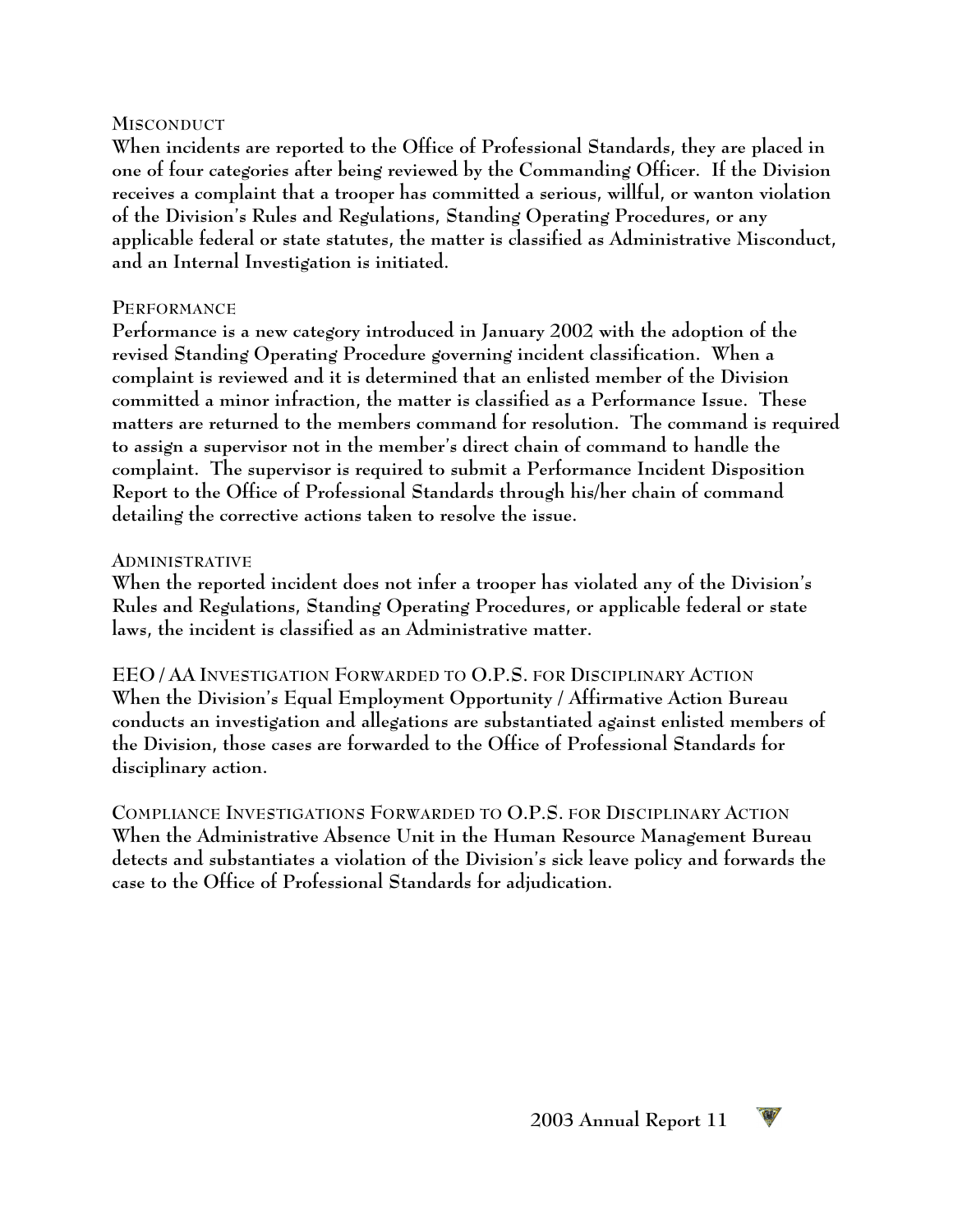|                                                                    | 1999           | 2000 | 2001 | 2002 | 2003  |  |  |
|--------------------------------------------------------------------|----------------|------|------|------|-------|--|--|
| <b>MISCONDUCT</b>                                                  | 357            | 580  | 642  | 391  | 414   |  |  |
| PERFORMANCE                                                        |                |      |      | 262  | 300   |  |  |
| <b>ADMINISTRATIVE ISSUES</b>                                       | 167            | 128  | 239  | 294  | 340   |  |  |
| <b>COMPLIANCE</b>                                                  |                |      |      |      |       |  |  |
| <b>EEO/AA INVESTIGATIONS FORWARDED</b><br>TO O.P.S. FOR DISCIPLINE | $\overline{0}$ | 8    | 5    | 5    |       |  |  |
| <b>TOTALS</b>                                                      | 524            | 716  | 886  | 952  | 1,062 |  |  |

**Five Year Breakdown of Incident Classifications**

**In 2003, of the 414 total misconduct complaints, 263 (63.5%) were initiated by members of the public and 151 (36.5%) were initiated internally. In addition, the Office of Professional Standards received 300 reportable incidents which were classified as Performance Issues.** 

**In 2002, 262 cases that would have previously been considered Misconduct were classified as Performance Issues. In addition, 391 matters were classified as Misconduct. The total of these two categories, 653 cases, required management intervention on the part of the Division. For the purposes of the chart displayed below, the cumulative number of Performance Issues and Misconduct Complaints is being used. Of the 653 combined cases, 512 (78%) were initiated by the public and 141 (22%) were internally generated.** 

**Of the 642 misconduct complaints received and processed in 2001, 518 (81%) were initiated by members of the public and 124 (19%) were initiated internally. Of the complaints initiated by the public, 229 (44%) were initiated by citizens who had been arrested or issued a motor vehicle summons by a member of the State Police. Sixteen (3%) complaints were initiated as a result of an allegation of off-duty conduct relating to domestic violence. The remaining 273 (53%) of the externally initiated complaints were made by citizens who, based solely on their complaints, did not indicate that they were arrested nor received any type of motor vehicle summons.**

**Of the 580 misconduct complaints received and processed in 2000, 465 (80%) were initiated by members of the public, and 115 (20%) were initiated internally. Of the complaints initiated by the public, 266 (57%) were initiated by citizens who had been arrested or issued a motor vehicle summons by a member of the state police. Eleven (12%) complaints were initiated as a result of an allegation of off-duty conduct relating**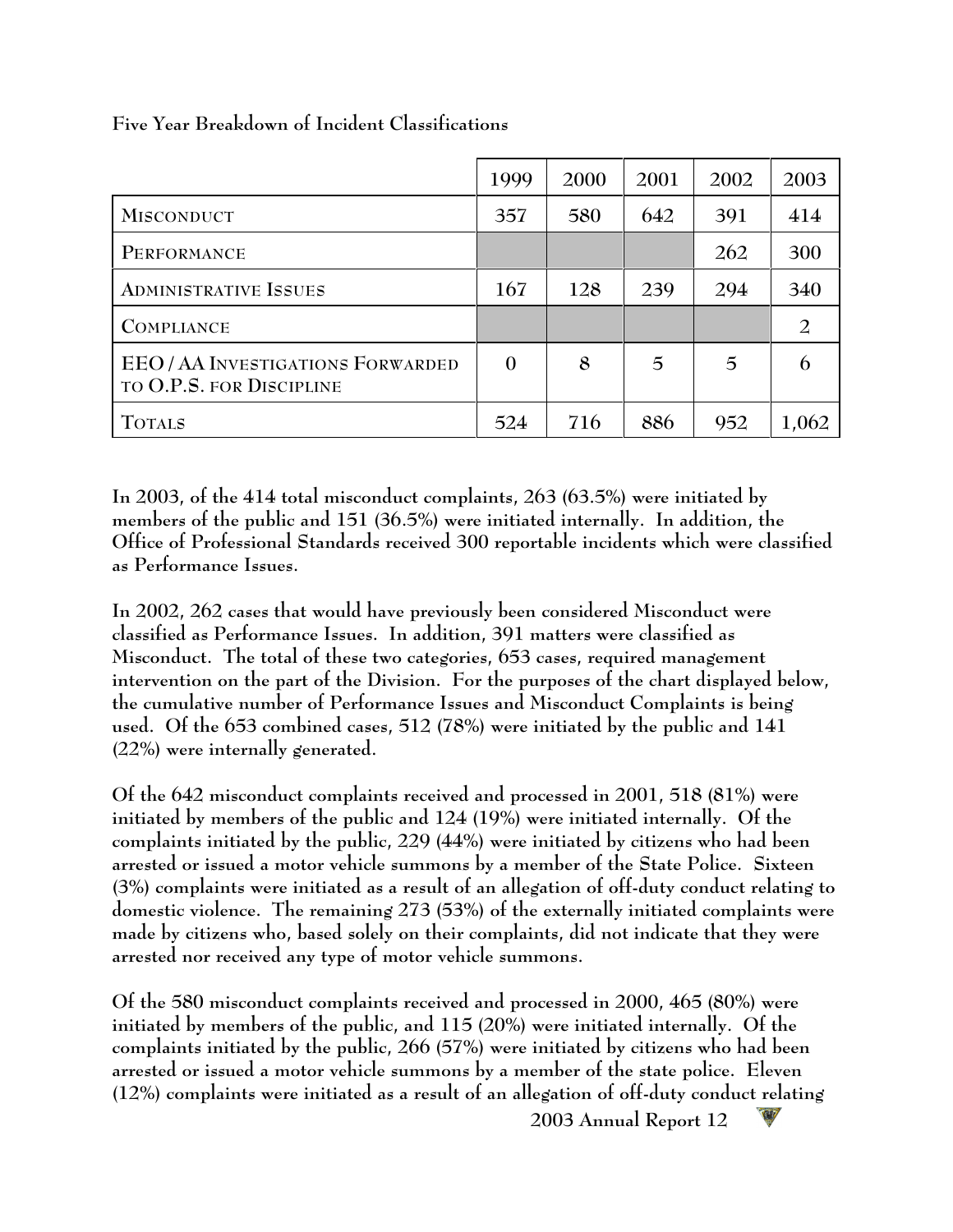**to domestic violence. The remaining 188 (41%) of the externally initiated complaints were by citizens who were not arrested nor had they received any type of motor vehicle summons.**

**In 1999, of the 357 total misconduct complaints, 250 were initiated by members of the public and 107 were initiated internally.** 



#### **FIVE YEAR COMPARISON OF COMPLAINT SOURCES**

□ Initiated by State Police personnel  $\Box$  Initiated by the public

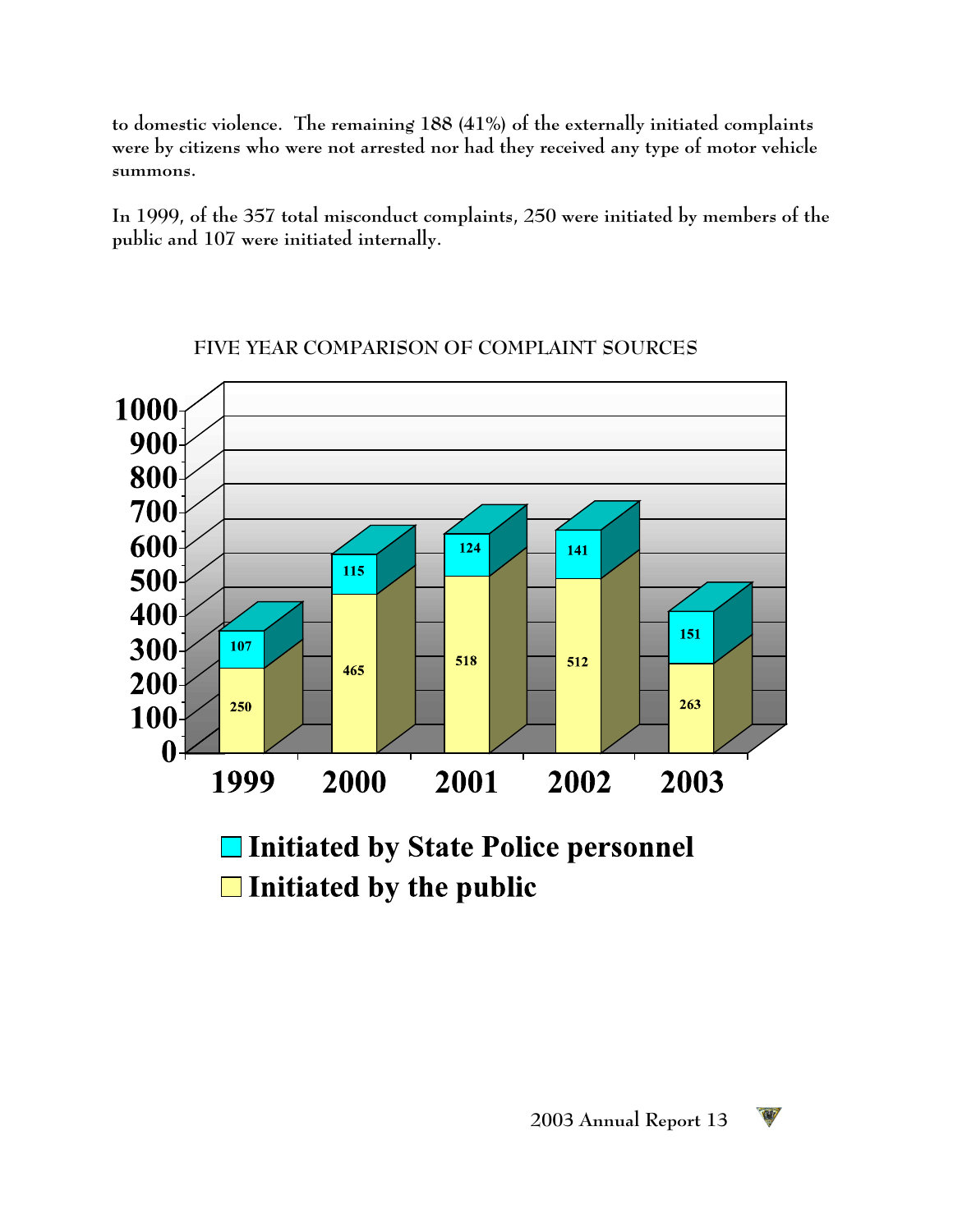# **CRIMINAL PROCEEDINGS INVOLVING DIVISION MEMBERS**

**The Office of Professional Standards investigates all matters where a member of the State Police has become the subject of a criminal proceeding. Criminal proceedings arise in a variety of ways. They can be initiated as a result of an investigation by Office of Professional Standards personnel; they may be the result of state or federal criminal investigations; they may arise from off-duty matters; or they may be the result of counter-complaints filed against a trooper by a defendant after the defendant has been arrested or charged by a trooper. Each matter represented below is the subject of a pending internal investigation.**

**Between January 1, 2003 and December 31, 2003, the following criminal complaints were signed or were pending against members of the Division:**

#### **LINE OF DUTY: CITIZEN INITIATED CRIMINAL MATTERS**

**On occasion, criminal charges are filed against members of the Division for incidents alleged to have occurred on-duty. Most are filed by individuals, (not law enforcement agencies) who were charged with motor vehicle and/or criminal offenses by the member. These cases are reviewed and a determination is made that the members' actions were within the scope of their official duties and legally defendable.** 

**During 2003, one member was charged with Harassment by a motorist to whom he had issued a motor vehicle summons. The charge was Administratively Dismissed.**

**One member was charged with Simple Assault by a citizen he had arrested. The charge was Administratively Dismissed.**

#### **ON-DUTY CONDUCT: STATE POLICE OR OTHER LAW ENFORCEMENT AGENCY INITIATED PROCEEDINGS**

**In some cases a member is criminally charged for on-duty conduct by the State Police or other law enforcement agency and/or there has not been a finding that the member's behavior was within the scope of the member's official duties.**

**During 2002, one member was charged with Official Misconduct by the Hunterdon County Prosecutor's Office. It is alleged that the member engaged in inappropriate sexual conduct while on duty. As a result of the publicity generated by this case, two other victims have come forward and made similar allegations against the same member. The matter is still pending court.**

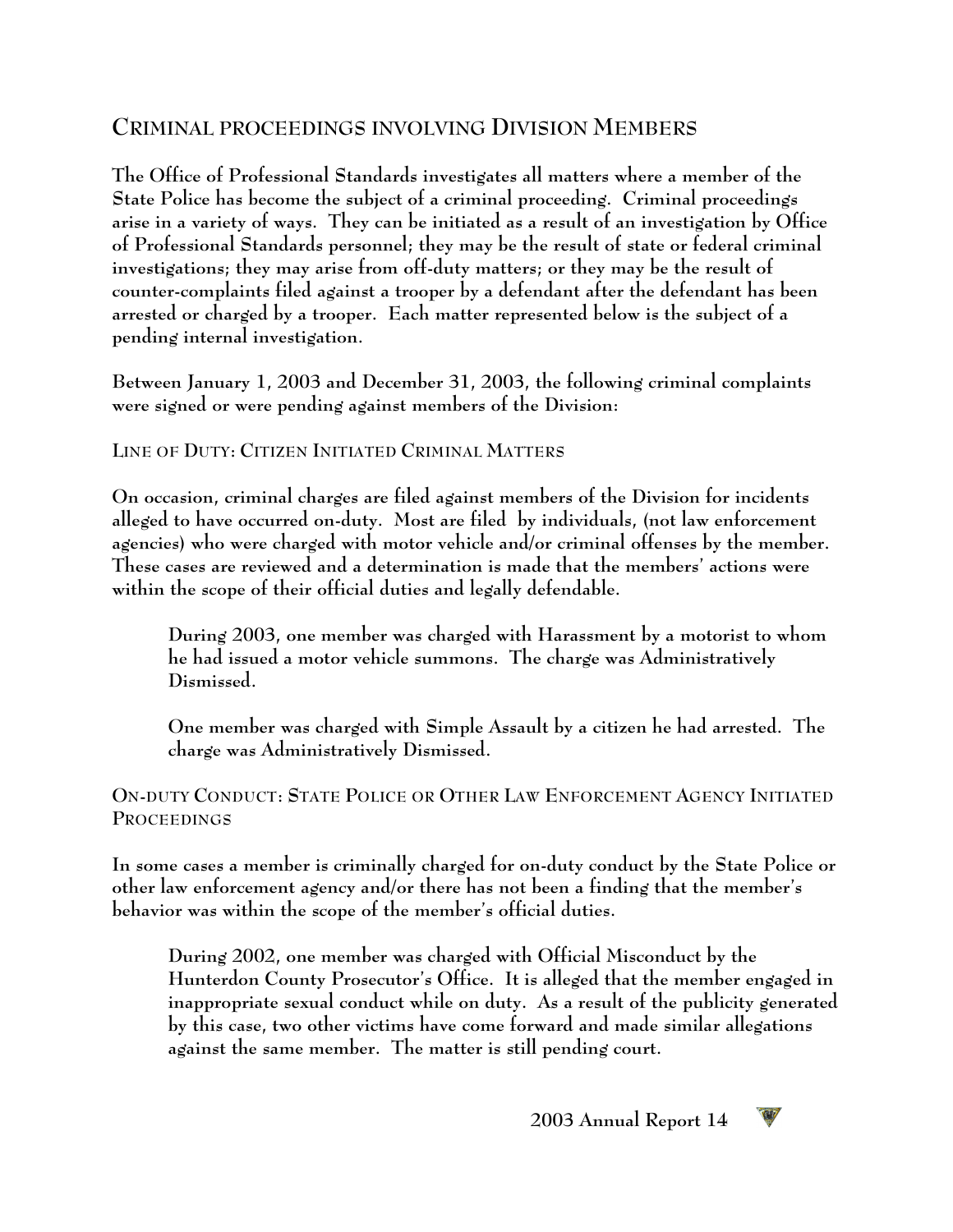**During 2003, this Division charged a member with Theft when an allegation the member removed the tires from his assigned troop car and replaced them with worn tires of a different make was substantiated. This matter is pending court.**

#### **OFF-DUTY CONDUCT**

**These cases represent criminal or disorderly persons offenses filed against Division members acting in an off-duty capacity and not related in any way to the performance of their State Police duties. During 2003, the following off-duty incidents were investigated:**

**Member was charged with Aggravated Assault. The member was subsequently indicted for Aggravated Assault. The matter is pending further action by the county prosecutor's office.**

**Member was charged with Simple Assault and Harassment (Domestic Violence). These charges were Administratively Dismissed.**

**Member was charged with Simple Assault (Domestic Violence). The member was found Not Guilty.**

**Member was charged with Harassment. The charges were Administratively Dismissed.**

**Member was charged with Assault (Domestic Violence). The member resigned effective June 19, 2003.**

**Member was charged with Assault (Domestic Violence). The charges were Administratively Dismissed.**

**Member was charged with Simple Assault (Domestic Violence). The charges were Administratively Dismissed.**

**Member was charged with Simple Assault (Domestic Violence). The charges were Administratively Dismissed.**

**Member was charged with Theft by Deception. The charges were Administratively Dismissed.**

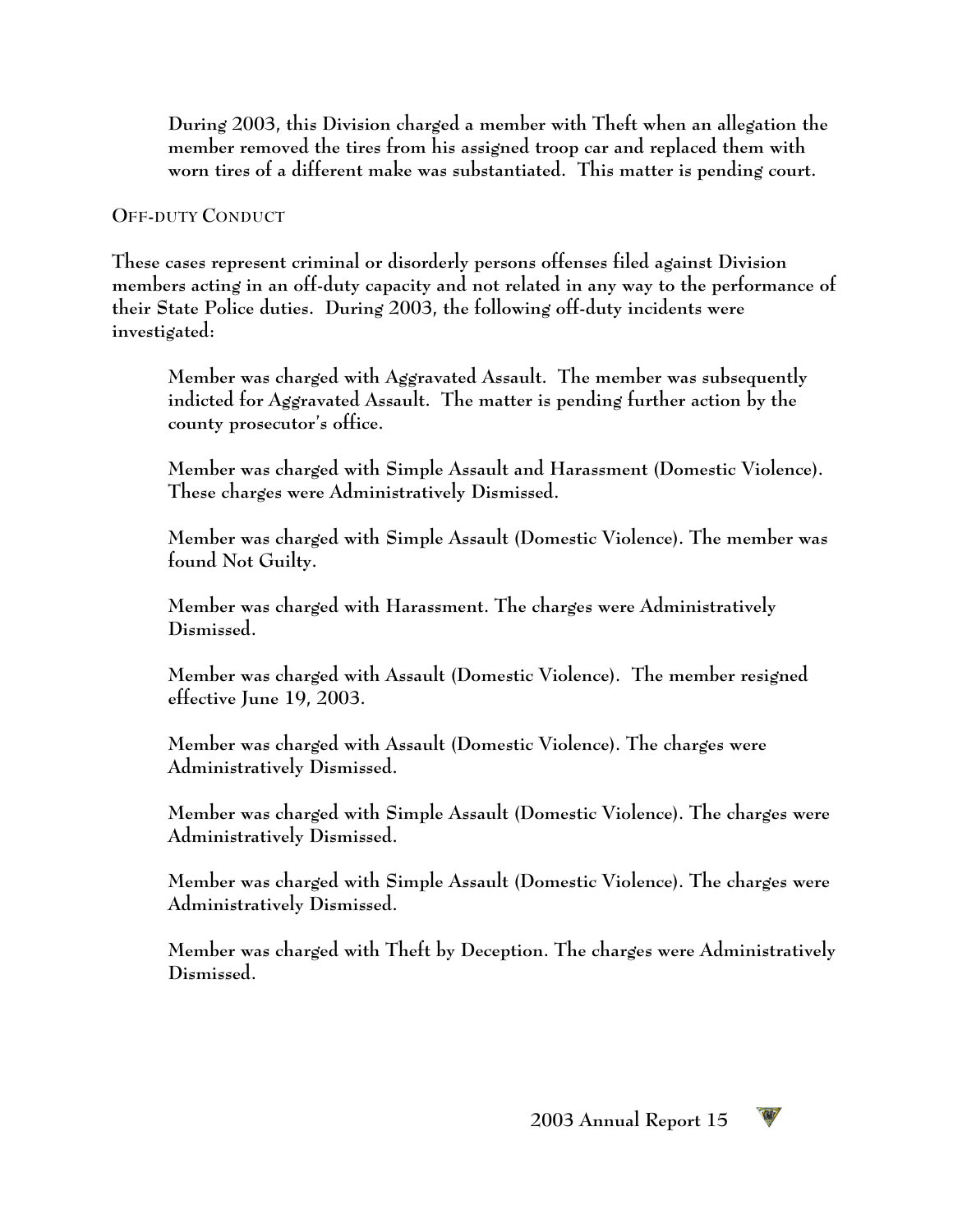#### **ASSIGNMENT OF INVESTIGATIONS**

**Of the 414 misconduct cases assigned in 2003, 383 were assigned to Internal Affairs Bureau investigators, 4 were referred to the Office of State Police Affairs for investigation, and 27 were assigned to other State Police supervisory personnel for investigation.**

#### **ALLEGATIONS AND OUTCOMES**

**All complaints are categorized based on the alleged offense. As of September 1, 2000, completed investigations, upon review by the Superintendent, are determined to have one of the following four dispositions:**

| <b>SUBSTANTIATED</b>         | an allegation is determined to be "substantiated" if a<br>preponderance of the evidence shows a member<br>violated State Police rules, regulations, protocols,<br>standard operating procedures, directives, or training             |
|------------------------------|--------------------------------------------------------------------------------------------------------------------------------------------------------------------------------------------------------------------------------------|
| <b>UNFOUNDED</b>             | an allegation is determined to be "unfounded" if a<br>preponderance of the evidence shows that the alleged<br>misconduct did not occur.                                                                                              |
| <b>EXONERATED</b>            | an allegation is determined to be "exonerated" if a<br>preponderance of the evidence shows the alleged<br>conduct did occur but did not violate State Police<br>rules, regulations, operating procedures, directives or<br>training. |
| <b>INSUFFICIENT EVIDENCE</b> | an allegation is determined to be "insufficient<br>evidence" where there is insufficient evidence to<br>decide whether the alleged act occurred.                                                                                     |

#### **CASES COMPLETED IN 2003**

**One of the major 2002 initiatives of the Office of Professional Standards was to address the issue of timeliness with regard to the Division's disciplinary process. On January 11, 2002, there were 707 active Internal Investigations. In addition, there were 132 case in the review process. As of December 31, 2002, the Office of Professional Standards completed 935 cases, some dating back to 1997. Cases are considered completed when**

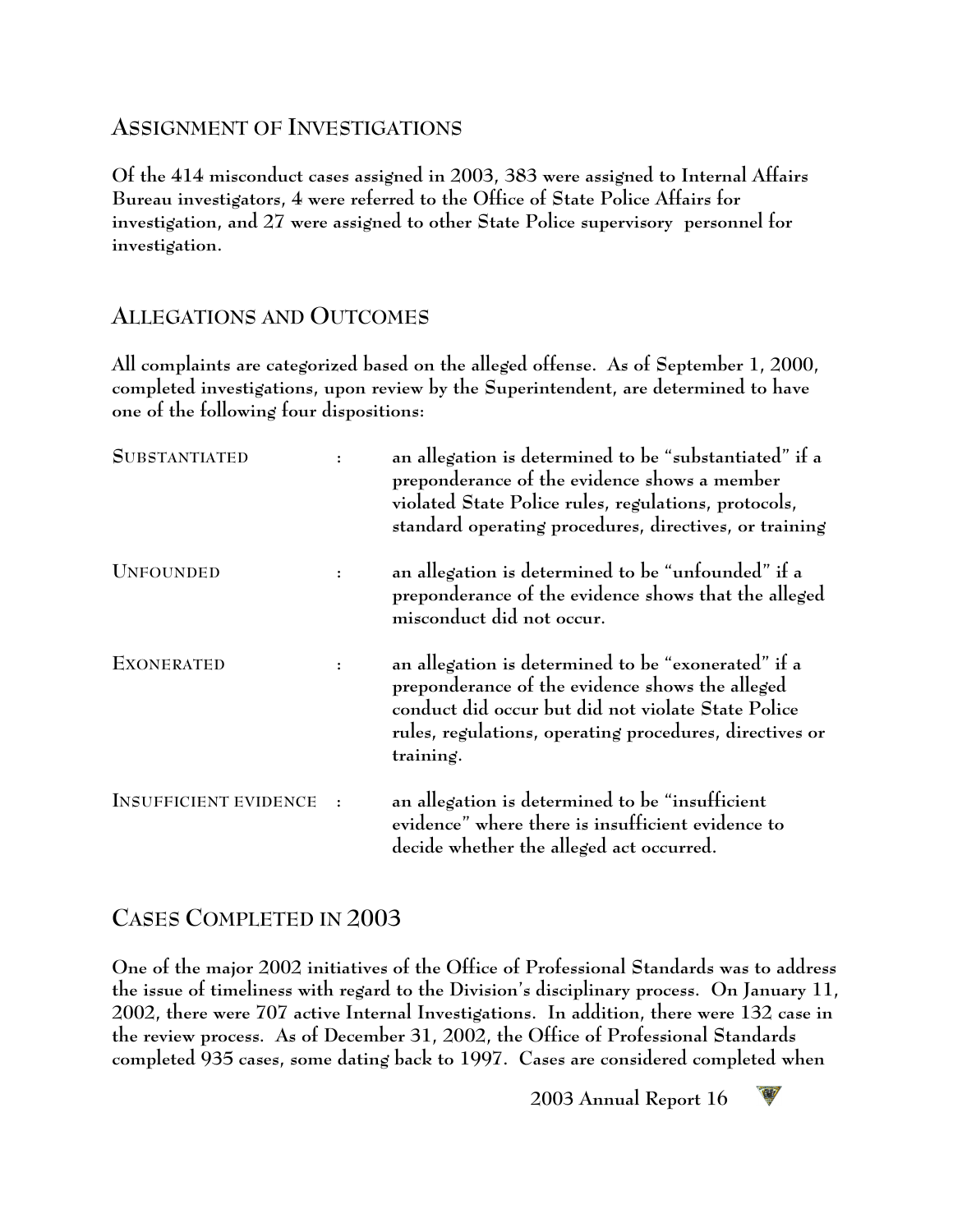**it has been determined that no further action is to be taken, or when disciplinary action has been imposed. This effort has been continued in 2003. The Office of Professional Standards strives to complete cases in timely manner.** 

**Of the 494 investigations completed in 2003, 287 (58%) were the result of citizen complaints. Of these cases, 86 (30%) resulted in substantiated primary or secondary allegations.**

**Of the 494 internal investigations completed in 2003, 207 (42%) were the result of internally generated complaints. Of these cases, 93 (45%) resulted in substantiated primary or secondary allegations.**

**Of the 494 completed investigations in 2003, 179 (36%) resulted in a substantiated original allegation or secondary allegations.**

**The total of 494 completed investigations included 1 (0.2%) from 1997, 2 (0.4%) from 1998, 11 (2.2%) from 1999, 15 (3%) from 2000, 24 (4.9%) from 2001, 180 (36.4%) from 2002 and 261 (52.8%) from2003.**

**The table below represents case level findings and actions taken for the 494 cases closed in 2003. Cases were classified according to the most serious allegation in that case, and the disciplinary action reported is the result of that substantiated allegation. The number of disciplinary actions is commensurate with the number of cases where there were substantiated allegations. Secondary allegations and multiple principals are not addressed in this table.**

| $\frac{1}{2}$ $\frac{1}{2}$ $\frac{1}{2}$ $\frac{1}{2}$ $\frac{1}{2}$ $\frac{1}{2}$ $\frac{1}{2}$ $\frac{1}{2}$ $\frac{1}{2}$ $\frac{1}{2}$ $\frac{1}{2}$ $\frac{1}{2}$ $\frac{1}{2}$ $\frac{1}{2}$ $\frac{1}{2}$ $\frac{1}{2}$ $\frac{1}{2}$ $\frac{1}{2}$ $\frac{1}{2}$ $\frac{1}{2}$ $\frac{1}{2}$ $\frac{1}{2}$<br>$\frac{1}{2}$ $\frac{1}{2}$ $\frac{1}{2}$ $\frac{1}{2}$ $\frac{1}{2}$ $\frac{1}{2}$ $\frac{1}{2}$ $\frac{1}{2}$ $\frac{1}{2}$ $\frac{1}{2}$ $\frac{1}{2}$ $\frac{1}{2}$ $\frac{1}{2}$ $\frac{1}{2}$ $\frac{1}{2}$ $\frac{1}{2}$ $\frac{1}{2}$ $\frac{1}{2}$ $\frac{1}{2}$ $\frac{1}{2}$ $\frac{1}{2}$ $\frac{1}{2}$<br>Cases Completed by Category in Year 2003 |                                         |                                 |                                          |                                       |                                |  |  |
|----------------------------------------------------------------------------------------------------------------------------------------------------------------------------------------------------------------------------------------------------------------------------------------------------------------------------------------------------------------------------------------------------------------------------------------------------------------------------------------------------------------------------------------------------------------------------------------------------------------------------------------------------------------------------------------|-----------------------------------------|---------------------------------|------------------------------------------|---------------------------------------|--------------------------------|--|--|
| Complant<br>Classification                                                                                                                                                                                                                                                                                                                                                                                                                                                                                                                                                                                                                                                             | Counseling / Written<br>Warnings Issued | Written<br>Reprimands<br>Issued | Summary<br>Disciplinary<br>Hearings Held | General Disciplinary<br>Hearings Held | No Further Action <sup>1</sup> |  |  |
| Improper Search                                                                                                                                                                                                                                                                                                                                                                                                                                                                                                                                                                                                                                                                        |                                         |                                 |                                          |                                       | 10                             |  |  |
| Theft                                                                                                                                                                                                                                                                                                                                                                                                                                                                                                                                                                                                                                                                                  |                                         |                                 |                                          |                                       | 4                              |  |  |
| Assault                                                                                                                                                                                                                                                                                                                                                                                                                                                                                                                                                                                                                                                                                |                                         |                                 |                                          |                                       | 10 <sup>2</sup>                |  |  |
| Excessive Force                                                                                                                                                                                                                                                                                                                                                                                                                                                                                                                                                                                                                                                                        |                                         |                                 |                                          |                                       | 32                             |  |  |
| Differential<br>Treatment                                                                                                                                                                                                                                                                                                                                                                                                                                                                                                                                                                                                                                                              |                                         |                                 |                                          |                                       | 77                             |  |  |

#### **SUMMARY OF COMPLETED CASES REPORTING PERIOD: JANUARY 1, 2003 THROUGH DECEMBER 31, 2003**



**Includes cases closed as Insufficient Evidence, Unsubstantiated, Unfounded, Exonerated and Administratively Closed. <sup>1</sup>**

**Includes one case which was merged with another pending case. 2**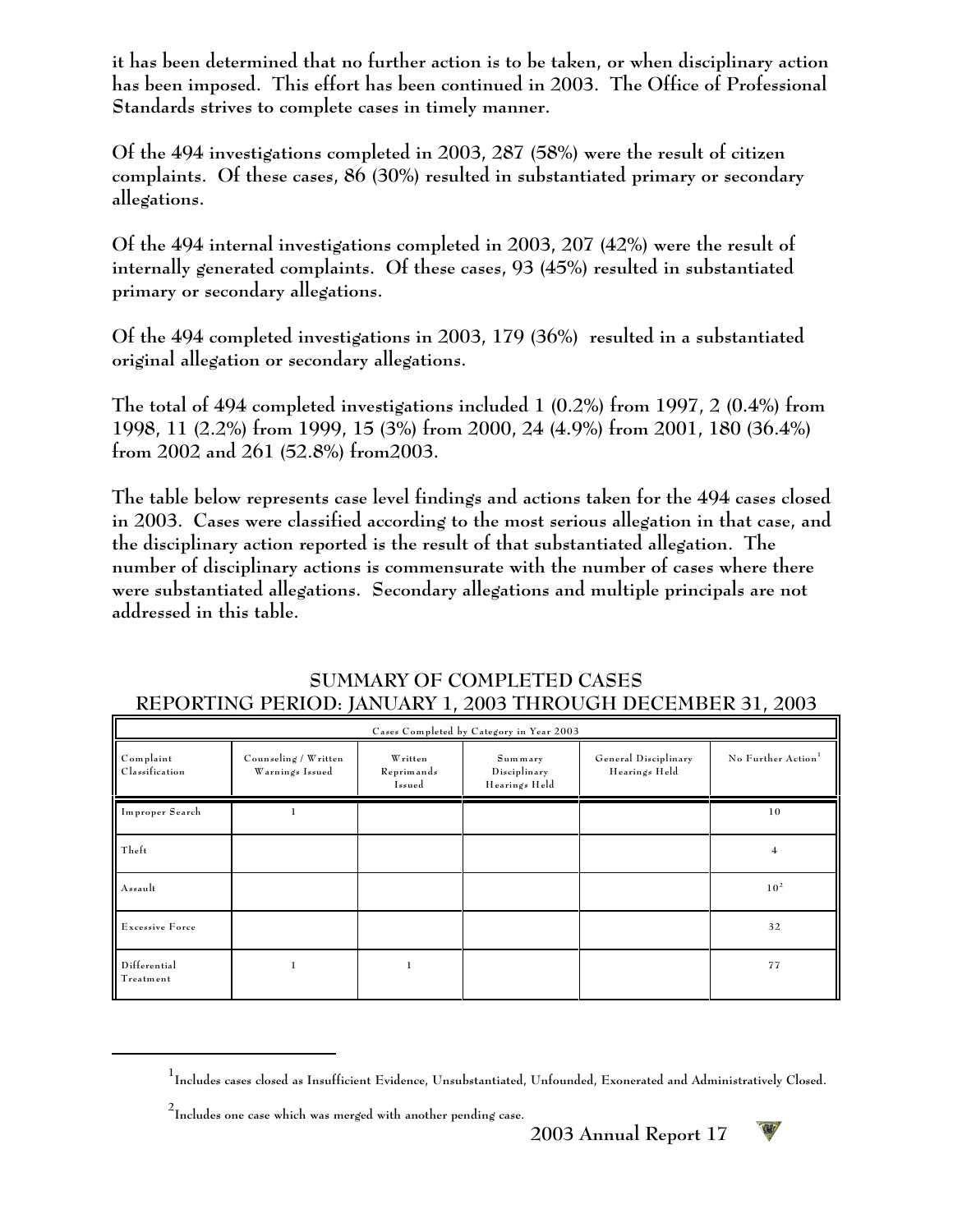| Other Harassment           |              |                |                | $\,1\,$           | $\bf8$       |
|----------------------------|--------------|----------------|----------------|-------------------|--------------|
| Domestic Violence          |              |                |                | $5^3$             | 20           |
| Drug Violation             |              |                |                | 1 <sup>4</sup>    | $\mathbf{1}$ |
| Alcohol Violation          |              |                |                | $2^{\,5}$         | $\mathbf{1}$ |
| Failure to Perform<br>Duty | $\bf 8$      | $21^{\,6}$     | 3              | $7^7$             | 23           |
| Driving Violation          | $\mathbf{1}$ |                | $1^8$          | $\overline{a}$    | 12           |
| Attitude and<br>Demeanor   | 3            | $\overline{5}$ |                |                   | $1\,2$       |
| Admin. Violations          | $20\,$       | $32^9$         | $7^{10}$       | $\mathbf{6}^{11}$ | 31           |
| Other                      | 9            | $1\,5^{12}$    | $\overline{9}$ | $9^{13}$          | 83           |
| <b>TOTALS</b>              | 43           | 74             | 20             | 33                | 324          |

**One member resigned prior to the imposition of discipline. 3 One member resigned prior to the imposition of discipline. 4 One member resigned prior to the imposition of discipline. 5**  $^6$  Two members resigned prior to the imposition of discipline. **Four members resigned prior to the imposition of discipline. 7 One member resigned prior to the imposition of discipline. 8 Three members resigned prior to the imposition of discipline. 9 Two members resigned prior to the imposition of discipline. <sup>10</sup> Three members resigned prior to the imposition of discipline. 11 Three members resigned prior to the imposition of disipline. 12 Four members resigned prior to the imposition of discipline. 13**

W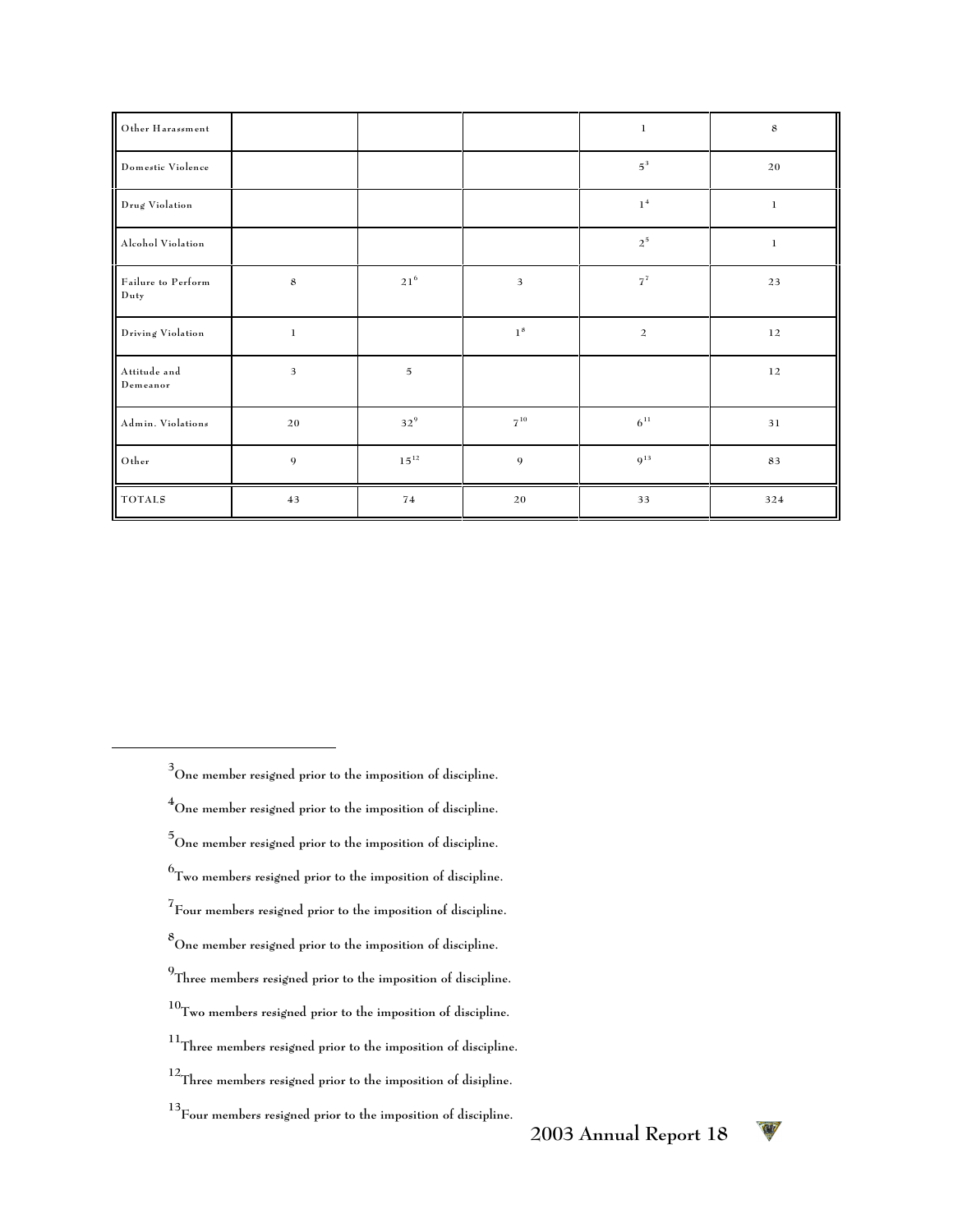# **MISCONDUCT INVESTIGATIONS OPENED IN 2003**

**There were 414 misconduct investigations opened in 2003. Of these cases, 268 were initiated as the result of citizen complaints and 146 cases were opened because of complaints made by State Police supervisors or other members.** 

**Of the 268 citizen initiated investigations, 5 (1.9%) remain active, 47 (17.5%) are in the review process or pending discipline, 206 (76.9%) have been completed, and 10 (3.7%) have been suspended pending court action or other administrative action. Of the 206 completed, 37 (18%) resulted in substantiated primary or secondary allegations.**

**Of the 146 complaints initiated by State Police supervisors or members, 5 (3.4%) remain active, 31 (21.2%) are in the review process or pending discipline, 94 (64.4%) have been completed, and 16 (11%) have been suspended pending court action or other administrative action. Of the 94 completed, 34 (36.2%) resulted in substantiated primary or secondary allegations.**

#### **SUMMARY OF NEW COMPLAINTS**

**The following table summarizes the total number of complaints received by the Office of Professional Standards during the year 2003 that resulted in Internal Investigations, the origin of the complaints, the total number of Principals (members of the Division who have been identified as the subjects of the investigations), and the general categories of the allegations. The right side summarizes the adjudication of cases by category that occurred during the year 2003, which includes complaints from 2003 and earlier: Please refer to the tables on the following page.<sup>14</sup>**



**Note: The intake and disposition of complaints is an ongoing process. During investigations matters may 14 be reclassified. During the year, the Division also reports case data to the federal monitors as well as to the Office of the Attorney General which each publish case data. Due to the fluid nature of the handling of these matters, slight numerical differences may exist if the reports are compared.**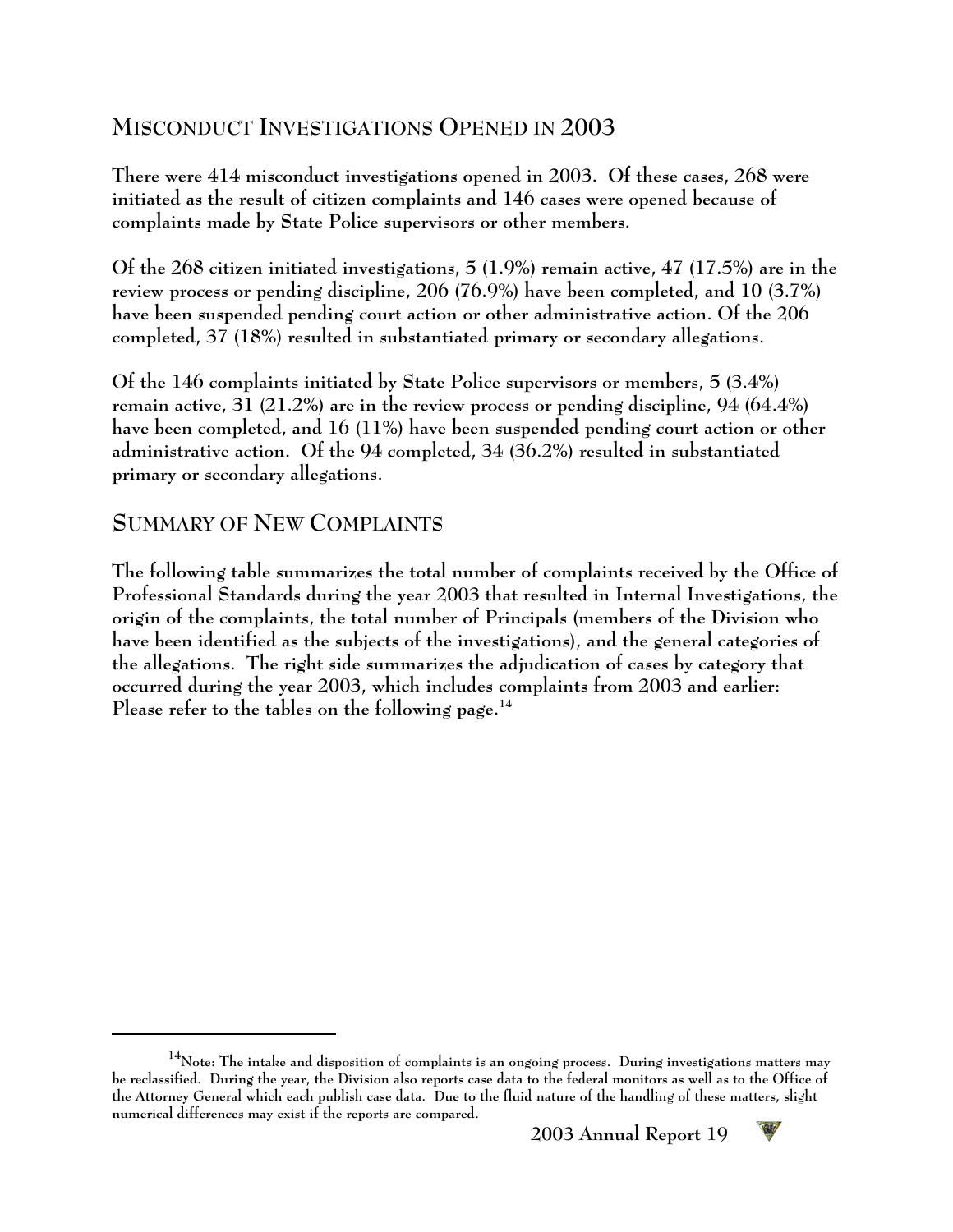#### **SUMMARY OF NEW COMPLAINTS REPORTING PERIOD: JANUARY 1, 2003 THROUGH DECEMBER 31, 2003**

| 2003 Cases Received by Category for Internal Investigation |                |                           |                |  |  |  |  |
|------------------------------------------------------------|----------------|---------------------------|----------------|--|--|--|--|
| Complaint<br>Classification                                | Origin         | Principals                |                |  |  |  |  |
|                                                            | Public         | SP                        |                |  |  |  |  |
| Improper Search                                            | 3              | 2                         | 7              |  |  |  |  |
| Theft                                                      | $\overline{a}$ | $\mathfrak{Z}$            | $\bf 8$        |  |  |  |  |
| Assault                                                    | $10\,$         |                           | $17\,$         |  |  |  |  |
| <b>Excessive Force</b>                                     | 27             | $\mathbf 1$               | 52             |  |  |  |  |
| Differential Treatment                                     | $7\sqrt{7}$    | $\mathfrak 3$             | 109            |  |  |  |  |
| Other Harassment                                           | $\mathbf 5$    | $\mathfrak 3$             | 11             |  |  |  |  |
| Domestic Violence                                          | 10             | $\overline{\mathfrak{I}}$ | 17             |  |  |  |  |
| Drug Violation                                             |                | $\mathfrak{Z}$            | $\mathfrak{Z}$ |  |  |  |  |
| Alcohol Violation                                          | $\mathfrak{Z}$ |                           | $\overline{3}$ |  |  |  |  |
| Failure to Perform<br>Duty                                 | 23             | 17                        | 74             |  |  |  |  |
| Driving Violation                                          | $\overline{I}$ | 3                         | 10             |  |  |  |  |
| Attitude and Demeanor                                      | 8              | $\overline{a}$            | 12             |  |  |  |  |
| Admin. Violations                                          | 32             | 52                        | 126            |  |  |  |  |
| Other                                                      | 61             | 50                        | 146            |  |  |  |  |
| <b>TOTALS</b>                                              | 268            | 146                       | 595            |  |  |  |  |

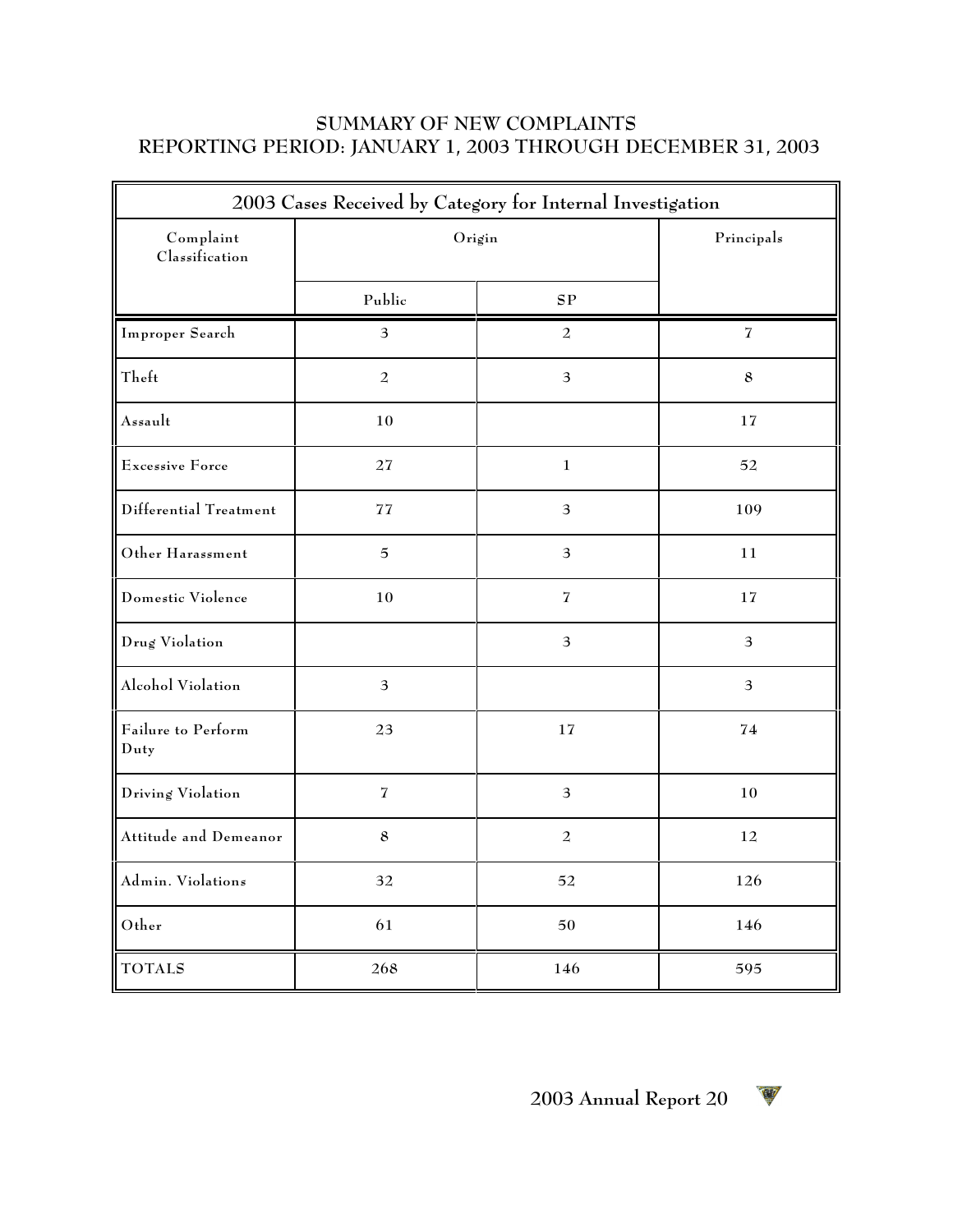# **MAJOR CASE OVERVIEW**

**During 2003, a small number of the Division's enlisted personnel were involved with allegations of serious misconduct. These included administrative violations, violations of the public trust and, in some cases, criminal allegations. The Office of Professional Standards has initiated investigations into these violations which have resulted in the suspension of four Division members pending the completion of the investigation and disposition of the allegations.<sup>15</sup>**

### **MAJOR INVESTIGATION SYNOPSIS**

**An investigation was initiated based on a report a member removed tires from his assigned State Police vehicle and replaced them with worn tires of a different make. The member was charged with Theft and is suspended without pay pending the outcome of the case.**

**An investigation was initiated when the Division received a complaint a member engaged in questionable off-duty conduct with the complainant's 14-year-old son. An allegation of Inappropriate Off-Duty Conduct has been substantiated. This matter is pending the result of a General Disciplinary Hearing.**

**The Division received information from a local police department about a member engaging in Inappropriate On-Duty and Off-Duty Conduct. An investigation was initiated and allegations of Inappropriate On-Duty and Off-Duty Conduct, Misuse of State Police Computers and Telephones, Misuse of a Troop Car, and others were substantiated. This matter is pending a General Disciplinary Hearing.**

**An investigation was initiated when the Division received information from a local police department a member was accused of Aggravated Assault related to an off-duty incident. The allegation was subsequently substantiated and the member was indicted. The member was suspended without pay pending further action by the county prosecutor's office.**

**An investigation was initiated when the Division received information from a security guard indicating a member told him to destroy evidence. Allegations of Failure to Perform Duty, Questionable On-Duty Conduct, Inappropriate On-Duty Conduct, Failure to Take Appropriate Police Action, Failure to Properly Secure Evidence, and others were substantiated. This matter is pending a General Disciplinary Hearing.** 



**Please note that one case may appear in more than one category within this report. 15**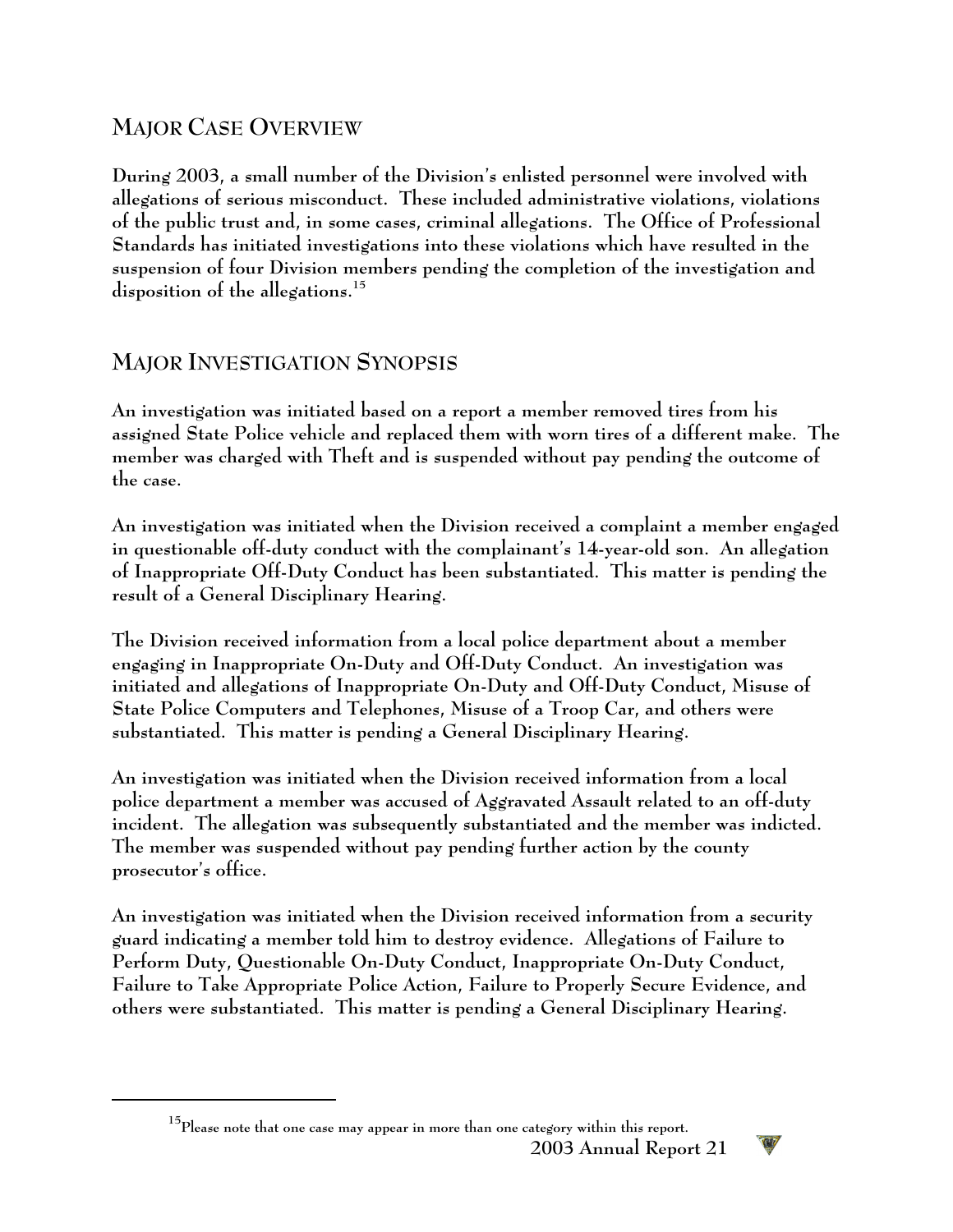# **COMPLETED DISCIPLINE**

**The State Police disciplinary system provides for three formal dispositions of substantiated violations of Rules and Regulations. They are:**

| <b>GENERAL DISCIPLINARY HEARING</b> | may result in termination, suspension of<br>any duration imposed by the<br>Superintendent, and/or a reduction in<br>rank and/or grade |
|-------------------------------------|---------------------------------------------------------------------------------------------------------------------------------------|
| SUMMARY DISCIPLINARY HEARING        | may result in a suspension of up to 30<br>days                                                                                        |
| <b>WRITTEN REPRIMAND</b>            | may result in a suspension of up to 5<br>days                                                                                         |

# **SYNOPSIS OF MAJOR DISCIPLINE**

**The following is a synopsis of discipline imposed as a result of General Disciplinary Hearings convened during calendar year 2003:**

**Member pled guilty to violating the motor vehicle statutes, specifically by losing control of his personal vehicle, striking a parked vehicle and departing the accident scene without reporting it. Member also pled guilty to making intentional false statements and for filing misleading reports in connection with the incident, and was subsequently suspended for (90) days.**

**Member pled guilty to taping over a portion of the MVR tape from their assigned troop car to destroy a portion of the tape which contained a conversation with a motorist on a stop. Member also pled guilty to another incident in which the member threatened a civilian, utilized his troop car off duty without authorization, failed to document a reportable incident in the CAD system, and filing an erroneous report. Member was suspended for (45) days.**

**Member pled guilty to failing to call in a motor vehicle stop, failing to utilize the MVR, failing to document the motor vehicle stop on a patrol chart, failure to perform duty by not taking any enforcement action, and for inappropriate conduct on duty by asking the motorist for her telephone number. Member was suspended for (10) days.**

**Member pled guilty to driving while under the influence of alcohol and being arrested. Member also pled guilty to failing to perform duty by not intervening**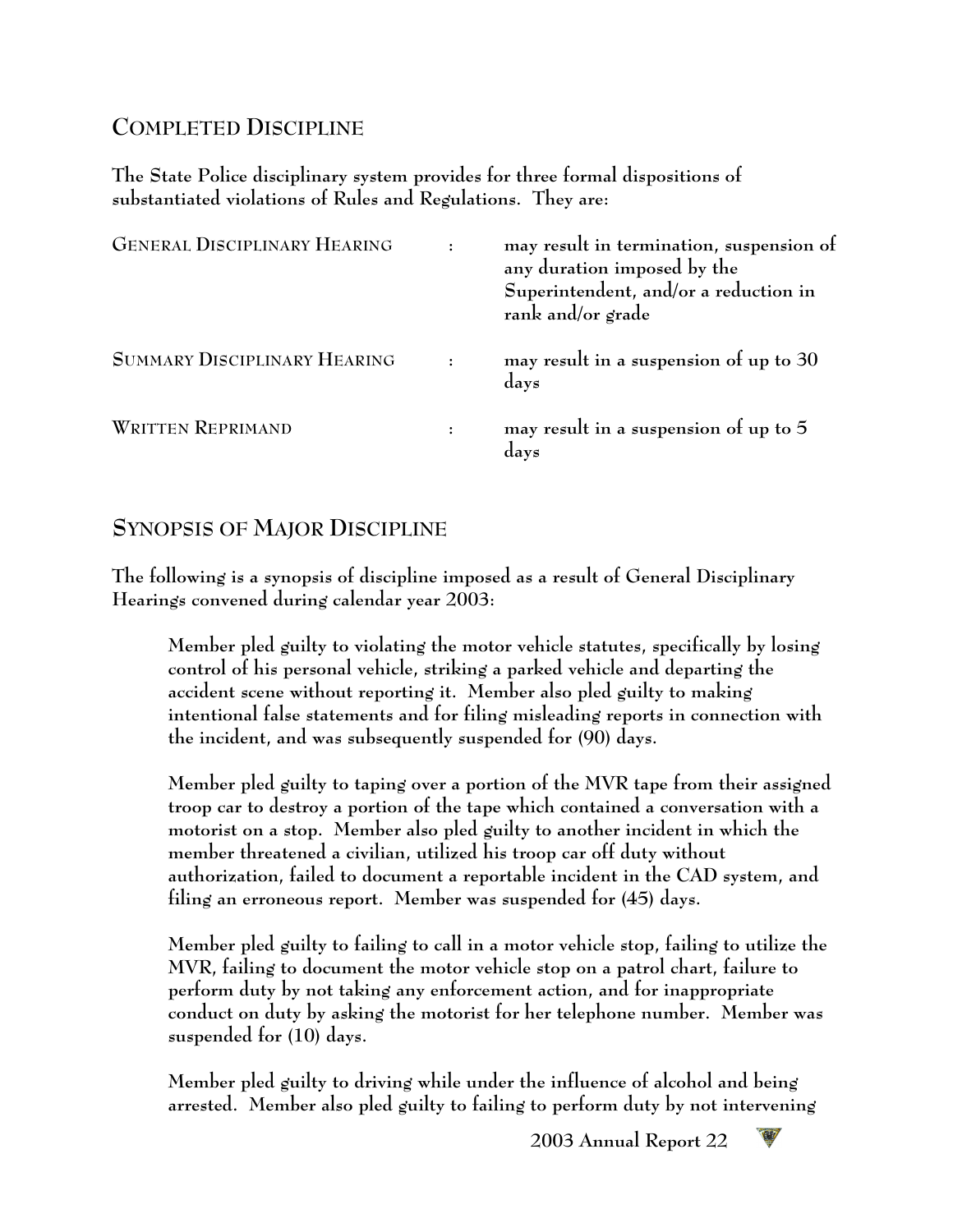**during an altercation between a friend of his and another citizen, in which his friend assaulted the other citizen. Member also pled guilty to abusing the Division Sick Leave policy and operating his personal motor vehicle several times while his driver's license was suspended. Member also pled guilty to being insubordinate and disrespectful to an Internal Affairs Investigator. Member was suspended for (1) year, required to successfully complete an alcohol rehabilitation program, and pass a fitness for duty exam.**

**Member pled guilty to failing to report an on duty motor vehicle accident, failing to utilize the MVR equipment in his troop car, and failing to document the stop or accident on his patrol chart. Member was suspended for (90) days.**

**Member pled guilty of being a participant in a domestic violence incident in which the other person involved was assaulted. The member also failed to notify the Division of his involvement. Member was suspended for (30) days.**

**Member pled guilty to failing to call in a motor vehicle stop, failing to utilize MVR equipment, using excessive force against the motorist, and exhibiting a poor attitude and demeanor. Member was suspended for (30) days and required to attend an anger management program.**

**Member pled guilty to abusing the Division Sick Leave policy by calling out sick after asking a supervisor for the day off and being denied due to minimum manpower requirements. Member also pled guilty to using foul and abusive language towards his supervisor. Member was suspended for 30 days.**

**Member pled guilty to exhibiting conduct which was of harassing nature toward another member of the Division, providing false information to Internal Affairs Investigator, and for engaging in unauthorized employment. Member was suspended for (90) days.**

**Member pled guilty to violating the State of New Jersey Policy Prohibiting Discrimination, Harassment or Hostile Work Environments in the Workplace by making numerous derogatory racial remarks to members of the Division. Member entered into a plea agreement in which he was permitted to utilize his accrued leave time and then retired.**

**Member pled guilty to being a participant in a domestic violence incident, while off duty, in which he assaulted the other participant. Member was suspended for (30) days.**

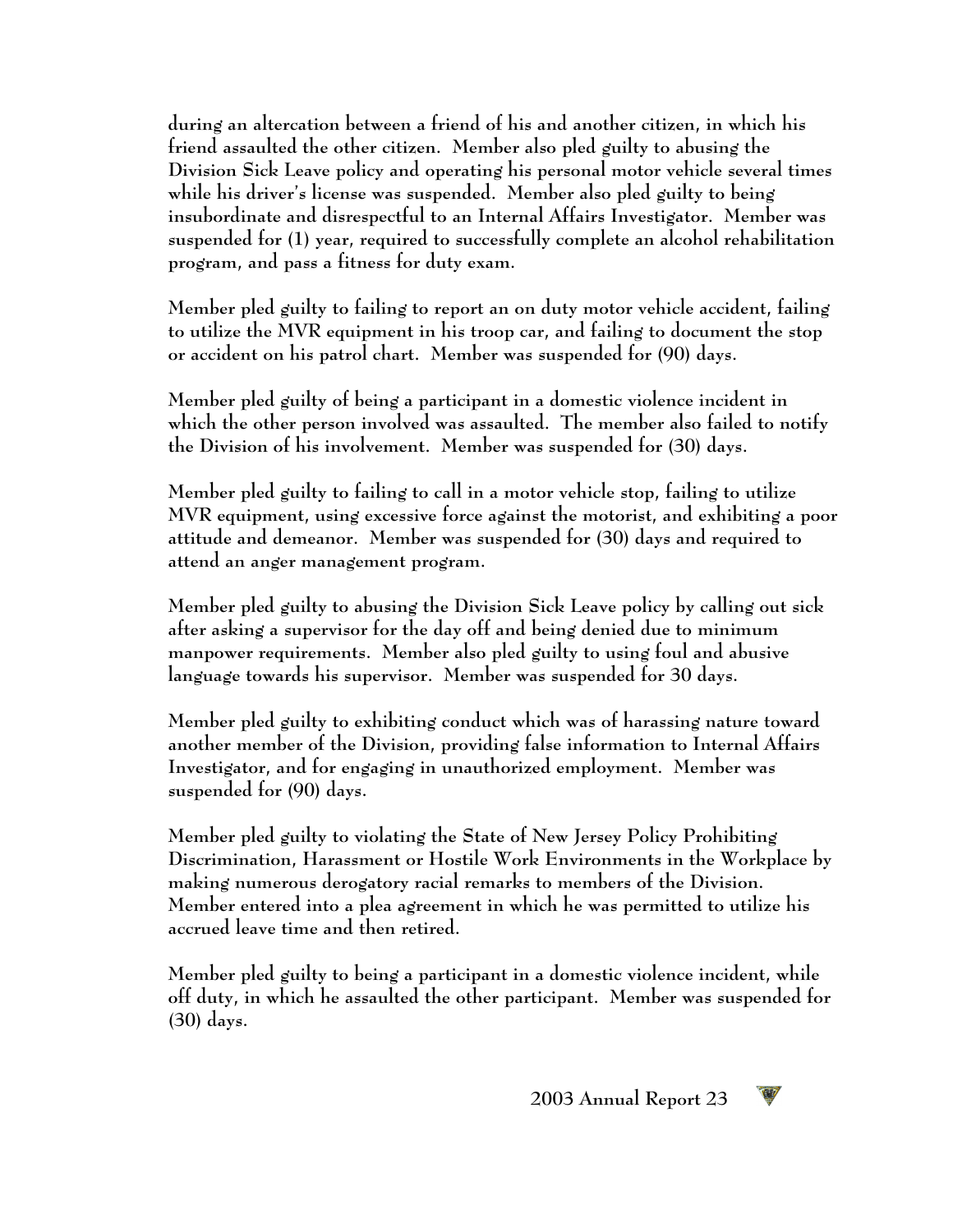**Member pled guilty to three counts of questionable conduct while off duty, specifically by being a participant in domestic violence incidents. Member was suspended for (121) days.**

**Member pled guilty to failing to call in a motor vehicle stop, failing to utilize MVR equipment, failing to document a motor vehicle stop on a patrol chart, and questionable conduct for asking a motorist to meet the member that evening at a night club. Member was suspended for (60) days.**

**Member pled guilty to improperly stopping his ex-girlfriend, issuing her motor vehicle summonses, and failing to notify the municipal court of his relationship with the defendant. Member was suspended for (30) days.**

**Member pled guilty to being involved in a domestic violence incident, while off duty, and submitting a misleading report about the incident. Member was suspended for (30) days.**

**Member pled guilty to violating the State of New Jersey Policy Prohibiting Discrimination, Harassment or Hostile Work Environments in the Workplace by sexually harassing another member. Member was suspended of (30) days.**

**The following is a synopsis of discipline imposed as a result of Summary Disciplinary Hearings convened during calendar year 2003:** 

**Member pled guilty to writing a recommendation to a highway authority for a specific tow company on New Jersey State Police stationary. Member was suspended for (5) days.**

**Member pled guilty to unauthorized employment for acting as a private security guard for an entertainment performer without requesting permission from the Division. Member was suspended for (20) days.**

**Member pled guilty to writing a recommendation to a highway authority for a specific tow company on New Jersey State Police stationary. Member was suspended for (5) days.**

**Member pled guilty to questionable conduct on duty for signing another member's name on several motor vehicle summonses and issuing same to motor vehicle violators. Member was suspended for (10) days and required to pass a fitness for duty examination.** 

**Member was found guilty of failing to take proper action after being advised by medical personnel that a subject who was involved in a motor vehicle accident**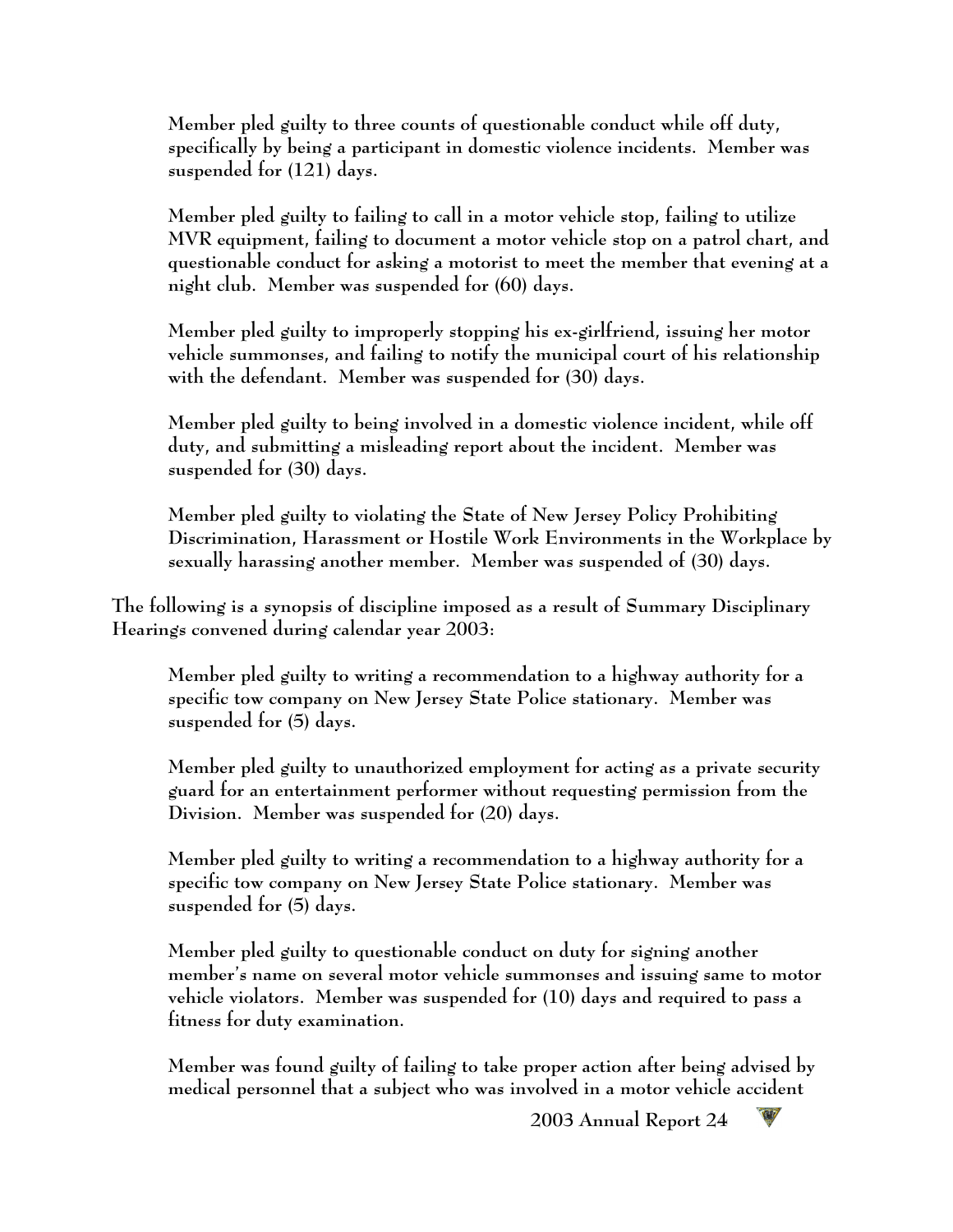**tested positive for cocaine when being treated at a hospital for injuries sustained. Member was suspended for (5) days.**

**Member pled guilty to questionable conduct for becoming involved in an off duty altercation and failing to notify Division of the incident. Member was suspended for (14) days.**

**Member pled guilty to submitting a pay report for overtime compensation for attending municipal court which had previously been postponed and the member was notified. Member was suspended for (10) days.**

**Member pled guilty to making false statements to Internal Affairs Investigators and for having a party with alcohol for underage guests. Member was suspended for (6) days.**

**Member pled guilty to questionable association for associating with a subject he knew had been arrested by the DEA for distribution of CDS and for submitting false Travel Vouchers for mileage the member did not travel. Member was suspended for (10) days.**

**Member pled guilty to failing to perform duty by failing to properly address a complaint of a violation of the State of NJ Policy Prohibiting Discrimination, Harassment or Hostile Work Environments in the Workplace and for providing false information during an internal investigation. Member was suspended for (10) days.**

**Member pled guilty to using foul and abusive language toward a superior officer and questionable conduct by engaging in a verbal altercation with the same superior officer. Member was suspended for (6) days.**

**Member pled guilty to questionable conduct for engaging in a verbal altercation in which the member jumped on the hood of a motorist's vehicle, while off duty, causing physical damage to same. Member also pled guilty to failing to report the incident to the Division. Member was suspended for (15) days.**

**In addition, seven members resigned/retired from the Division of State Police in lieu of disciplinary hearings. Two other enlisted members retired during 2003 with pending internal investigations that were completed with recommended discipline.**

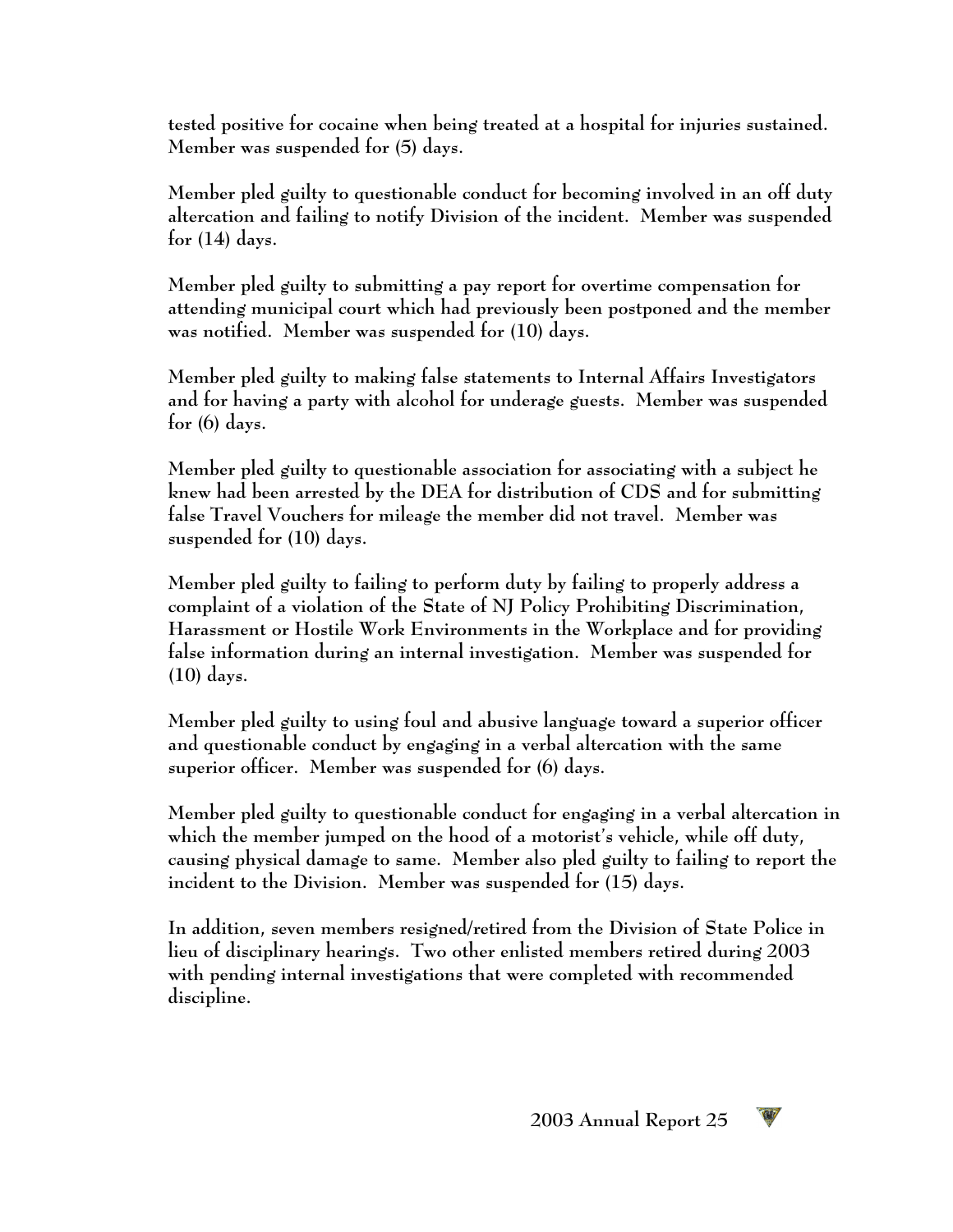#### **SYNOPSIS OF MINOR DISCIPLINE**

**In addition to disciplinary hearings, during the year 2003, there were 118 Written Reprimands issued by the Superintendent for a variety of offenses. These include suspensions from 0 to 5 days. The following is a synopsis of Written Reprimands issued by the Superintendent:**

**Eighteen were issued for Lost Equipment/Identification Sixteen were issued for Culpable Inefficiency Twelve were issued for Failure to Supervise Eleven were issued for Failure to Call in a Motor Vehicle Stop Ten was issued for Inappropriate Actions On-Duty Eight were issued for Incomplete, Erroneous or False Reports Six were issued for Improper Comments/Language Six were issued for Failure to Enter into C.A.D. Five were issued for Failure to Follow MVR Procedures Four were issued for Inappropriate Actions Off-Duty Three were issued for Failure to Notify Operational Dispatch Unit Three were issued for Failure to File an Internal Complaint Three were issued for Failure to Conduct a Proper Investigation Three were issued for Failure to attend Mandated State Police Training Two were issued for Questionable Conduct On-Duty Two were issued for Unauthorized Outside Employment Two were issued for Violation of Department of L&PS Anti-Discrimination Policy One was issued for Unauthorized Use of Troop Car**